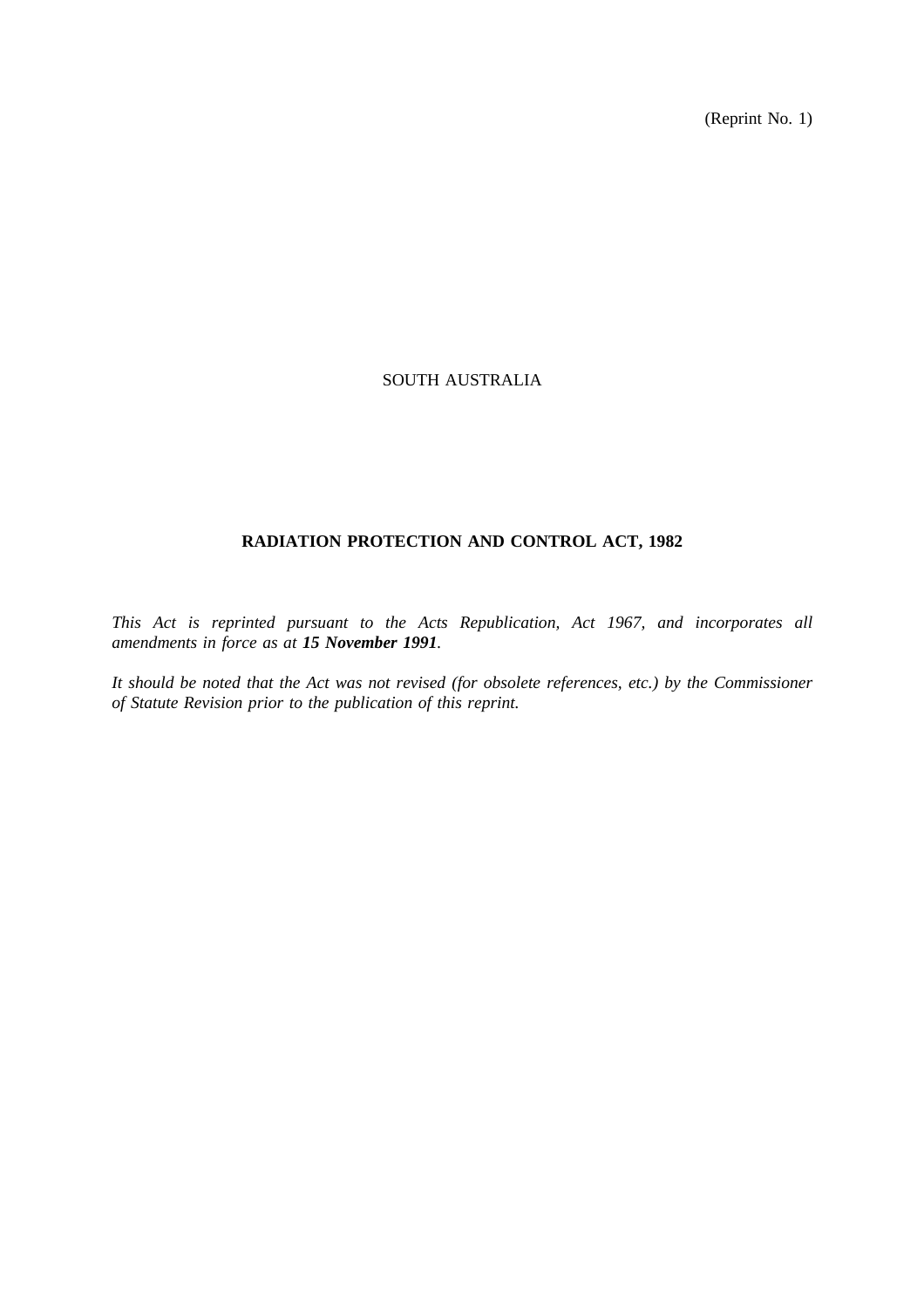# **SUMMARY OF PROVISIONS**

### PART I PRELIMINARY

#### Section

- 1. Short title
- 2. Commencement
- 3. Amendment of Health Act, 1935-1980<br>4. Arrangement
- 4. Arrangement
- 5. Interpretation
- 6. Application of Act

#### PART II ADMINISTRATION

- 7. Administration of Act
- 8. Delegation<br>9. Radiation B
- 9. Radiation Protection Committee<br>10. Terms and conditions of office
- Terms and conditions of office
- 11. Quorum, etc.
- 12. Functions of the Radiation Protection Committee
- 13. Provision of resources by Commission
- 14. Sub-committees
- 15. Disclosure of interests
- 16. Authorized officers
- 17. Powers of authorized officers
- 18. Restriction on interests of authorized officers
- 19. Secrecy
- 20. False representation
- 21. Immunity from personal liability<br>22. Annual report
- Annual report

## PART III

# RADIATION PROTECTION AND CONTROL

## DIVISION I—GENERAL OBJECTIVE

23. General objective

## DIVISION II—RADIOACTIVE SUBSTANCES

- 24. Licence to mine or mill radioactive ores
- 26. Limits of exposure to ionizing radiation for mining or milling operations not to be more stringent than limits fixed under certain codes, etc.
- 27. Operations for enrichment or conversion of uranium not to be carried on until proper controls imposed
- 28. Licence to use or handle radioactive substances
- 29. Registration of premises in which unsealed radioactive substances are handled or kept
- 30. Registration of sealed radioactive source

# DIVISION III—RADIATION APPARATUS

- 31. Licences to operate radiation apparatus
- 32. Registration of radiation apparatus
- 33. Offence for registered owner to cause, suffer or permit unlicensed person to operate radiation apparatus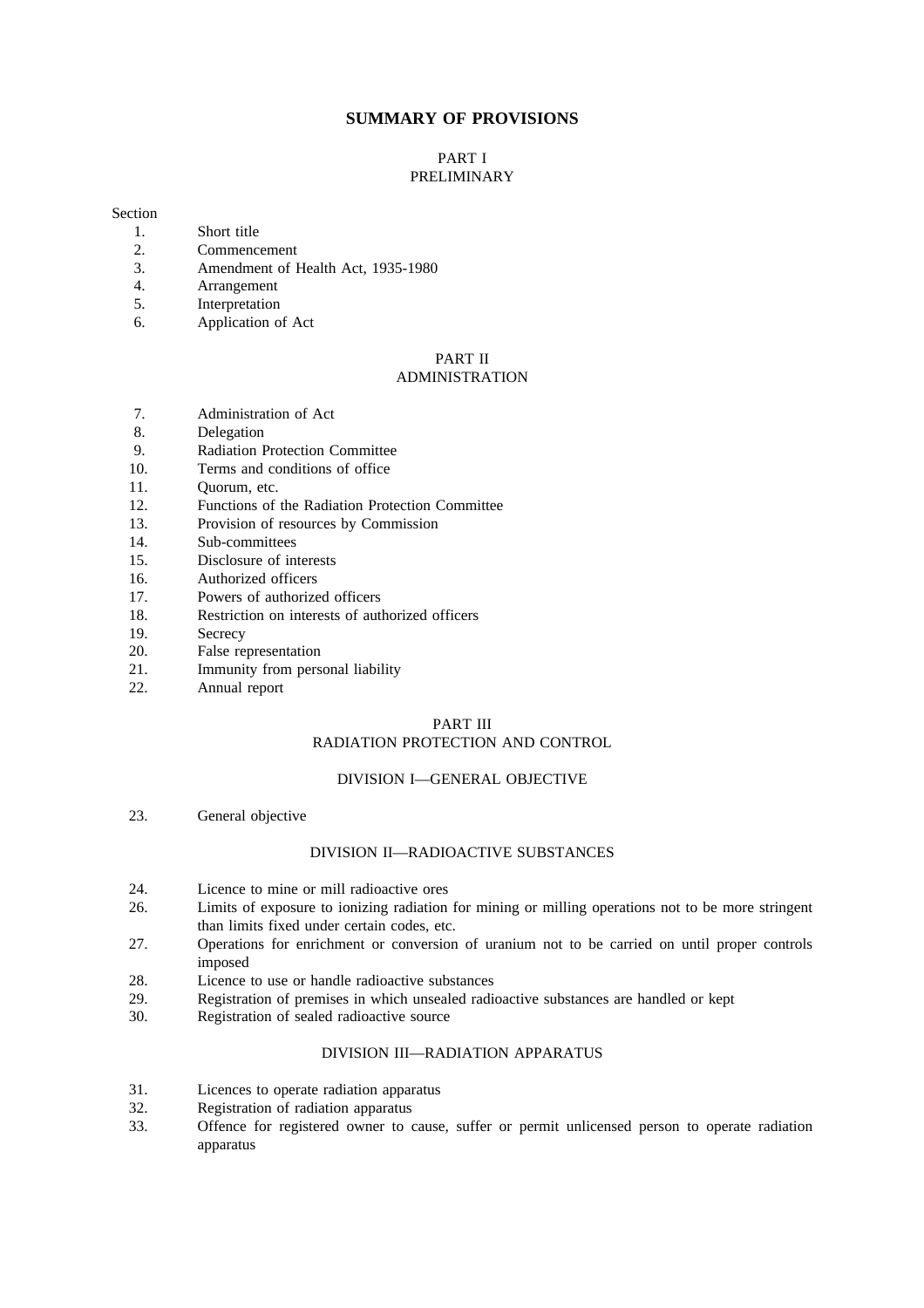# DIVISION IV—GENERAL PROVISIONS WITH RESPECT TO AUTHORITIES

- 34. Commission may require information to determine applications
- 35. Commission required to refer certain matters to the Committee
- 36. Conditions of authorities
- 37. Term of licences and registration and their renewal
- 38. Register
- 40. Surrender, suspension and cancellation of licences and registration 41. Review of decisions relating to authorities
- Review of decisions relating to authorities

# DIVISION V—DANGEROUS SITUATIONS

42. Powers to deal with dangerous situations

# DIVISION VI—REGULATIONS

43. Regulations

### PART IV MISCELLANEOUS

- 44. Exemptions by Commission
- 45. False or misleading information<br>46. Offences
- 46. Offences<br>47. Offences
- 47. Offences by bodies corporate 48. Continuing offences
- Continuing offences
- 49. Evidentiary provisions
- 50. Service of documents

# **SCHEDULE**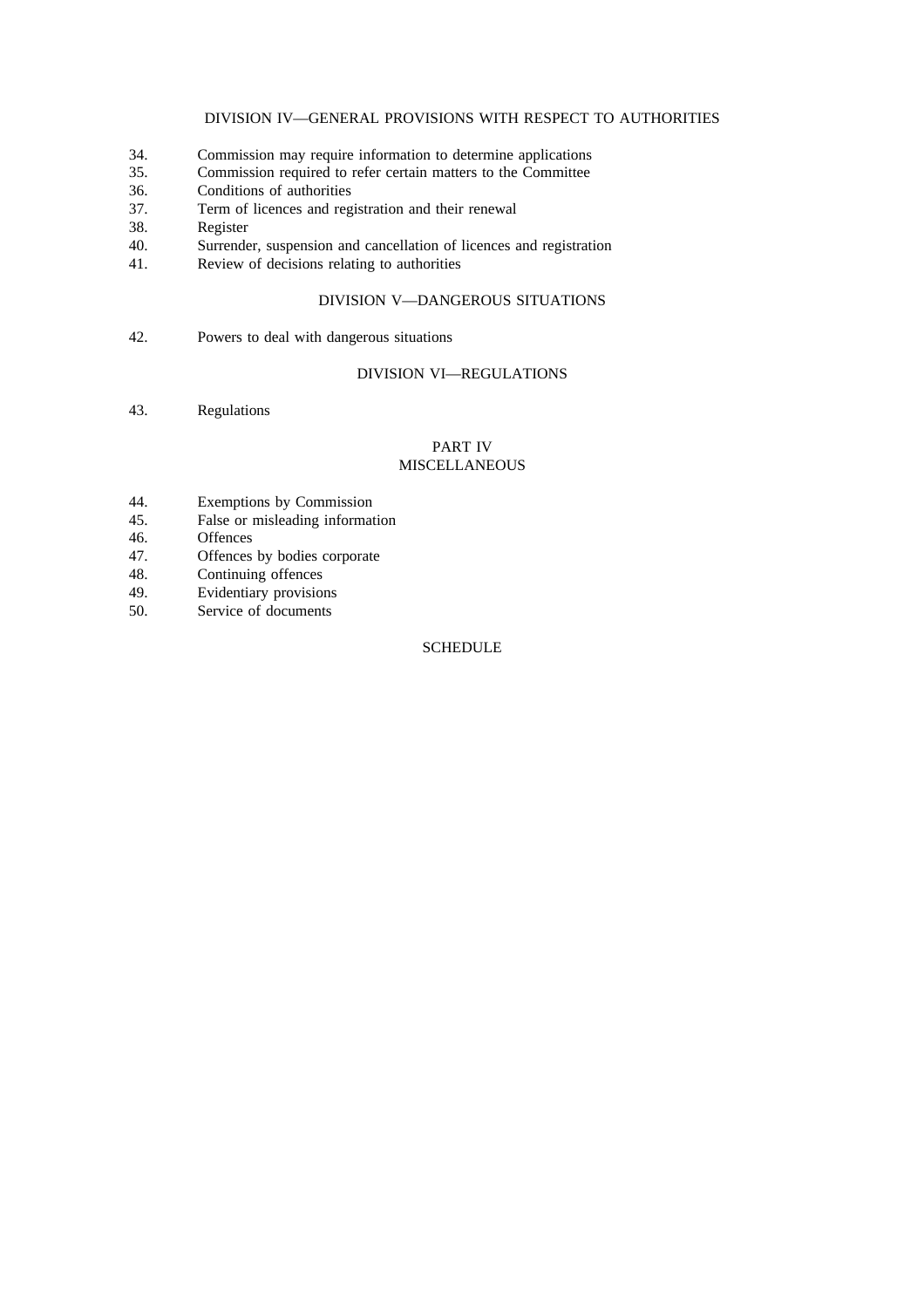# **RADIATION PROTECTION AND CONTROL ACT, 1982**

being

Radiation Protection and Control Act, 1982, No. 49 of 1982 [Assented to 29 April  $1982$ ]<sup>1</sup>

as amended by

Radiation Protection and Control Act Amendment Act, 1986, No. 117 of 1986 [Assented to 18 December  $1986$ <sup>2</sup>

Radiation Protection and Control Act Amendment Act, 1988, No. 52 of 1988 [Assented to 8 September 1988]<sup>2</sup>

*Note: Asterisks indicate repeal or deletion of text. For further explanation see Appendix.*

- <sup>1</sup> Came into operation (except ss. 3, 25, 28-33) 5 November 1982, s. 25 came into operation 1 April 1983: *Gaz.* 28 October 1982, p. 1212; ss. 29 and 30 came into operation 1 September 1985, ss. 3, 28, 31-33 came into operation 1 April 1986: *Gaz.* 4 April 1985, p. 978.
- <sup>2</sup> Came into operation 30 September 1988: *Gaz.* 8 September 1988, p. 994.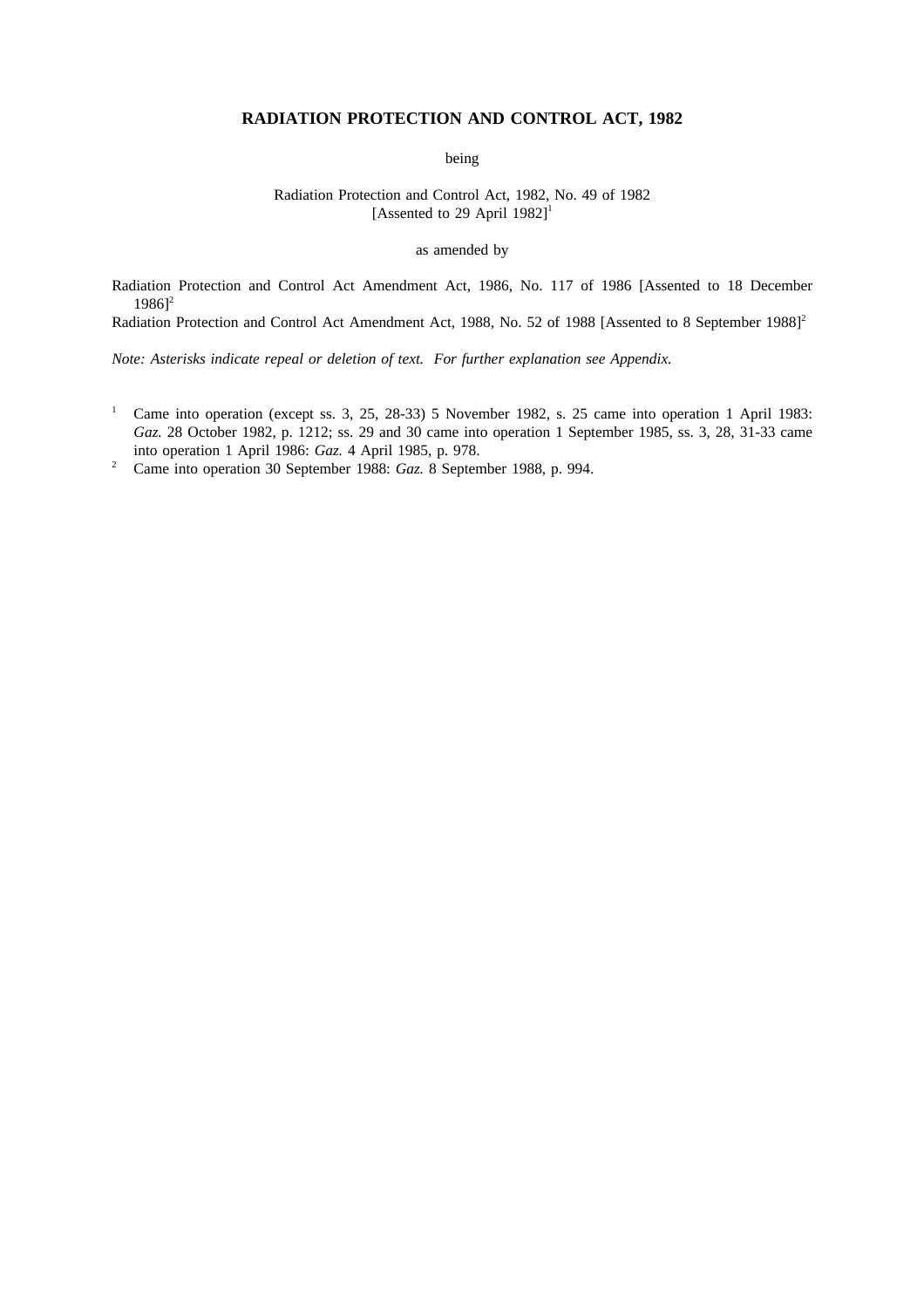**An Act to provide for the control of activities related to radioactive substances and radiation apparatus, and for protection against the harmful effects of radiation; to amend the Health Act, 1935-1980; and for other purposes.**

BE IT ENACTED by the Governor of the State of South Australia, with the advice and consent of the Parliament thereof, as follows:

# PART I

# PRELIMINARY

#### **Short title**

**1.** This Act may be cited as the *Radiation Protection and Control Act, 1982*.

#### **Commencement**

**2.** (1) This Act shall come into operation on a day to be fixed by proclamation.

(2) The Governor may, in a proclamation made for the purposes of subsection (1), suspend the operation of any specified provisions of this Act until a subsequent day fixed in the proclamation, or a day to be fixed by subsequent proclamation.

#### **Amendment of Health Act, 1935-1980**

**3.** (1) The *Health Act, 1935-1980*, is amended—

*(a)* by striking out from section 3 the passage "Part IXB—Radio-active Substances and Irradiating Apparatus";

and

*(b)* by striking out Part IXB and the heading to that Part.

(2) The *Health Act, 1935-1980*, as amended by this Act, may be cited as the *Health Act, 1935-1982*.

### **Arrangement**

**4.** This Act is arranged as follows:

```
PART I—PRELIMINARY
PART II—ADMINISTRATION
PART III—RADIATION PROTECTION AND CONTROL
     DIVISION I—GENERAL OBJECTIVE
     DIVISION II—RADIOACTIVE SUBSTANCES
     DIVISION III—RADIATION APPARATUS
     DIVISION IV—GENERAL PROVISIONS WITH RESPECT TO AUTHORITIES
     DIVISION V—DANGEROUS SITUATIONS
     DIVISION VI—REGULATIONS
```
PART IV—MISCELLANEOUS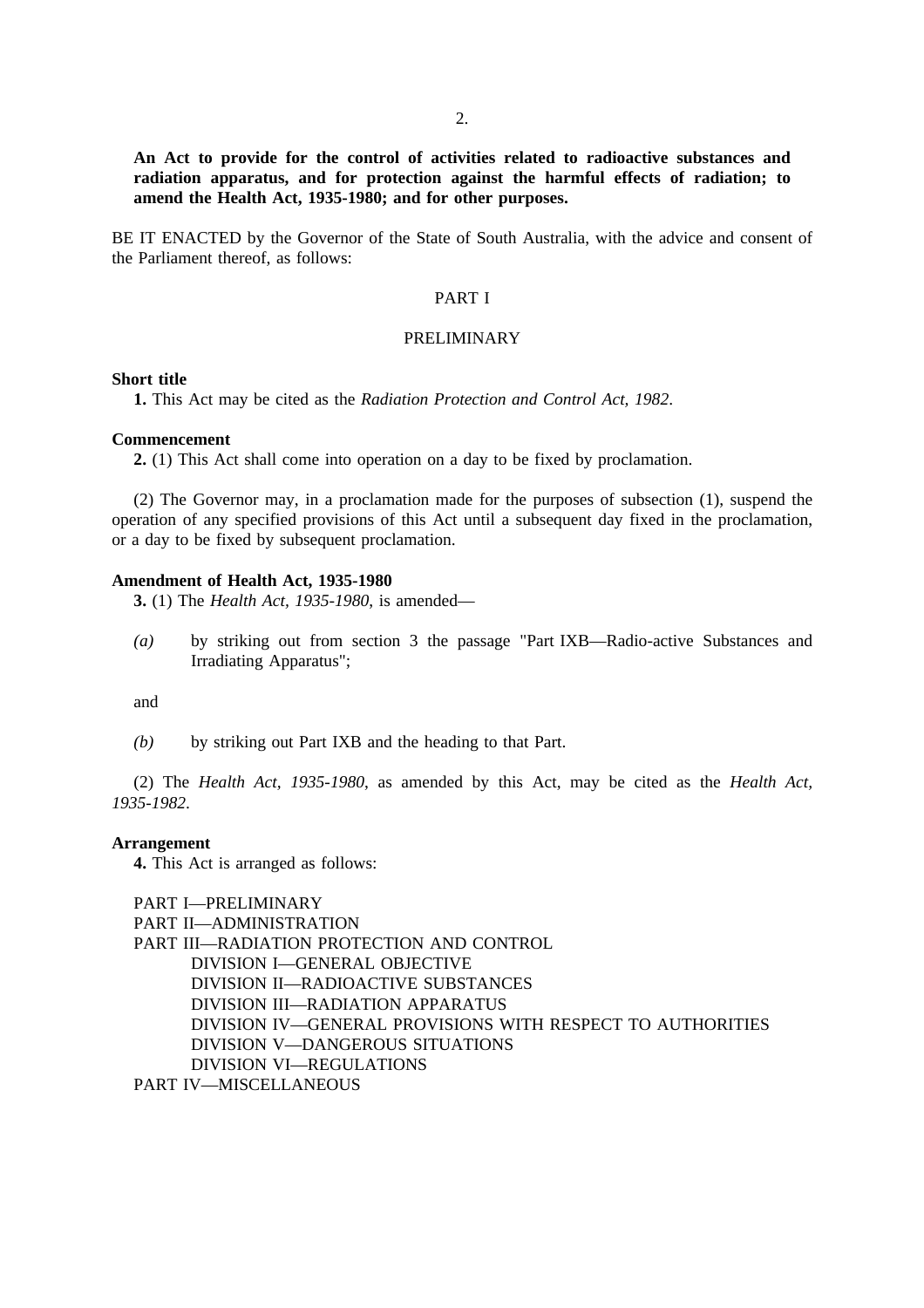## **Interpretation**

**5.** In this Act, unless the contrary intention appears—

"authority" means a licence or registration:

"authorized officer" means a person who is an authorized officer under Part II either by virtue of appointment as such or *ex officio*:

"the Commission" means the South Australian Health Commission established under the *South Australian Health Commission Act, 1975-1981*:

"the Committee" means the Radiation Protection Committee established under Part II:

"conversion" in relation to uranium means conversion of uranium oxides to uranium hexafluoride:

"enrichment" in relation to uranium means alteration of the isotopic composition of uranium:

"handle" includes manipulate by any indirect or remote means:

"the Indenture" has the same meaning as in the *Roxby Downs (Indenture Ratification) Act, 1982*:

"ionizing radiation" means electromagnetic or particulate radiation capable of producing ions directly or indirectly in passage through matter but does not include electromagnetic radiation of a wavelength greater than 100 nanometres:

"ionizing radiation apparatus" means apparatus capable of producing ionizing radiation by accelerating atomic particles:

"the Joint Venturers" has the same meaning as in the *Roxby Downs (Indenture Ratification) Act, 1982*:

"licence" means a licence or a temporary licence under Part III:

"milling", in relation to radioactive ores, means operations for the concentration or processing of such ores, and includes incidental operations for the management and disposal of waste, but does not include *in situ* leaching carried on in the course of mining radioactive ores:

"mines inspector" means an inspector as defined by the *Mines and Works Inspection Act, 1920-1978*:

"the Mines Minister" means the Minister for the time being responsible for the administration of the *Mining Act, 1971*:

"mining", in relation to radioactive ores, means operations (including exploratory operations) for the extraction of such ores, and includes—

- *(a)* incidental operations for the removal and storage of such ores;
- *(b)* incidental operations for the management and disposal of waste;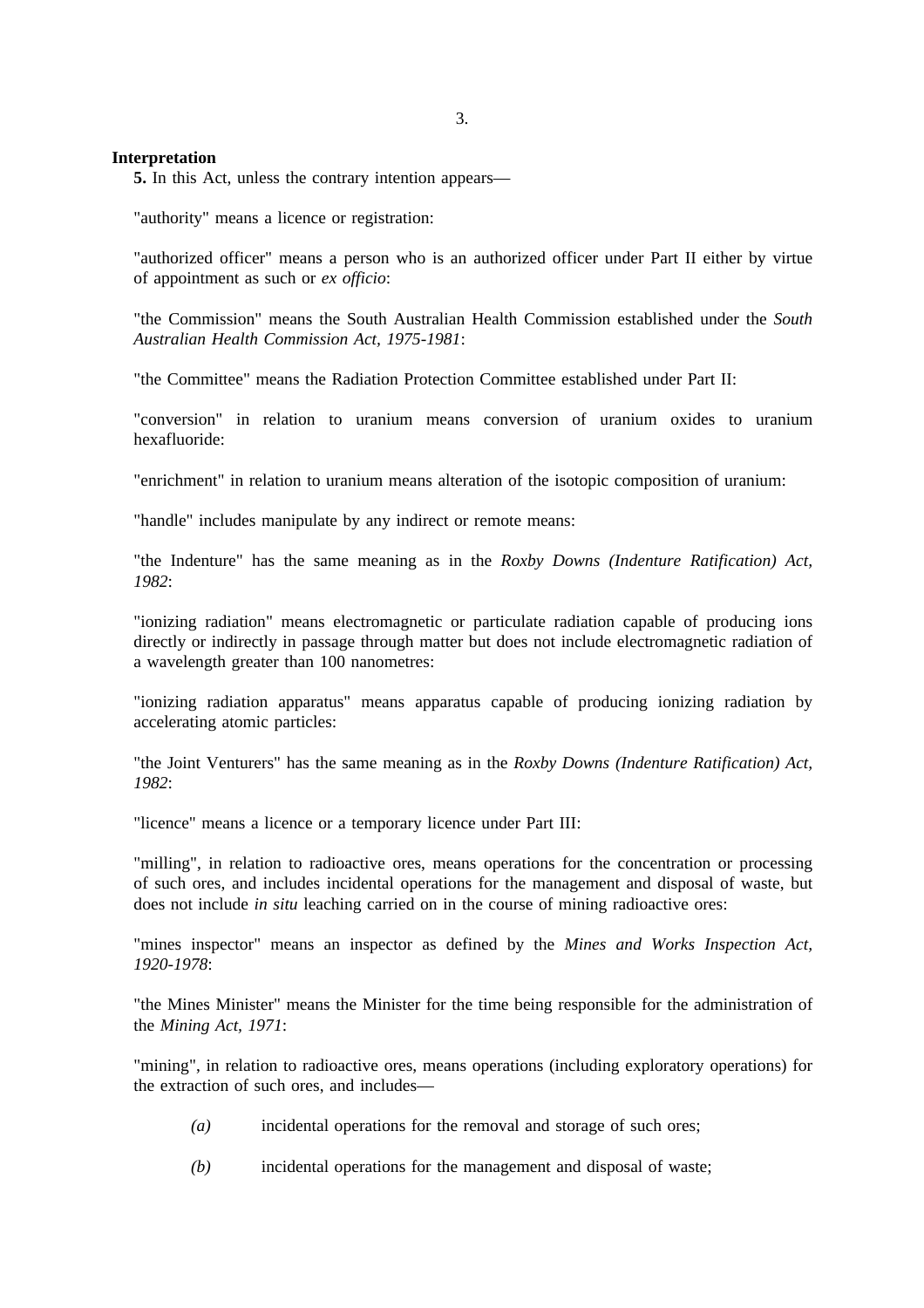and

*(c) in situ* leaching,

but does not include surface excavating that does not intersect radioactive ores, surface drilling or geophysical prospecting:

"mining licence" means a licence authorizing the carrying out of operations for the mining or milling of radioactive ores:

"non-ionizing radiation" means electromagnetic radiation of a wavelength greater than 100 nanometres:

"non-ionizing radiation apparatus" means apparatus capable of producing non-ionizing radiation but not ionizing radiation:

"owner" in relation to an apparatus or thing that has been let out on hire, means the person who takes it on hire:

"premises" means any land, any building or structure whether fixed or moveable, or any part of any land, building or structure:

\*\*\*\*\*\*\*\*\*\*

"radiation" means ionizing radiation or non-ionizing radiation:

"radiation apparatus" means ionizing radiation apparatus or non-ionizing radiation apparatus:

"radioactive ore" means an ore or mineral containing more than the prescribed concentrations of uranium or thorium:

"radioactive substance" means a substance occurring naturally or artificially produced (whether solid, liquid or gaseous) which consists of or contains any radioactive element or compound whether natural or artificial and includes any device or thing that contains such a substance:

"registered occupier" means a person in whose name premises are registered under Part III:

"registered owner" means a person in whose name a sealed radioactive source or radiation apparatus is registered under Part III:

"registration" means registration under Part III:

"sealed radioactive source" means a radioactive substance bonded within metals or sealed in a capsule or other container in such a way as to—

*(a)* minimize the possibility of escape or dispersion of the radioactive substance;

and

*(b)* allow the emission of ionizing radiation for use as required: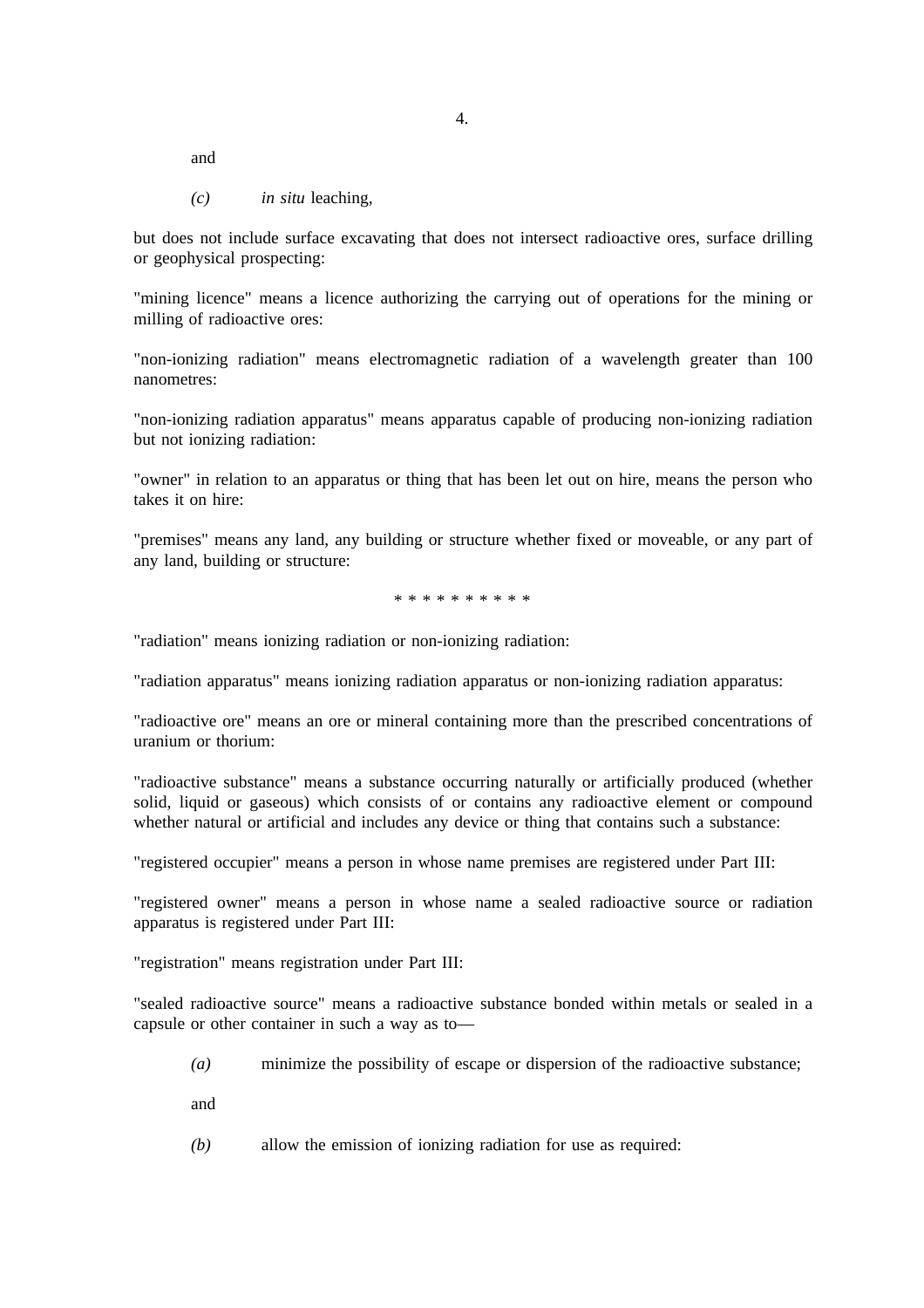"thorium" includes a chemical compound of thorium:

"unsealed radioactive substance" means a radioactive substance that is not a sealed radioactive source:

"uranium" includes a chemical compound of uranium:

"vehicle" includes any kind of aircraft or vessel.

# **Application of Act**

**6.** (1) This Act binds the Crown.

(2) The provisions of this Act shall be in addition to, and shall not derogate from the obligations imposed by, the provisions of any other Act.

(3) The provisions of this Act shall not limit or derogate from any civil remedy at law or in equity.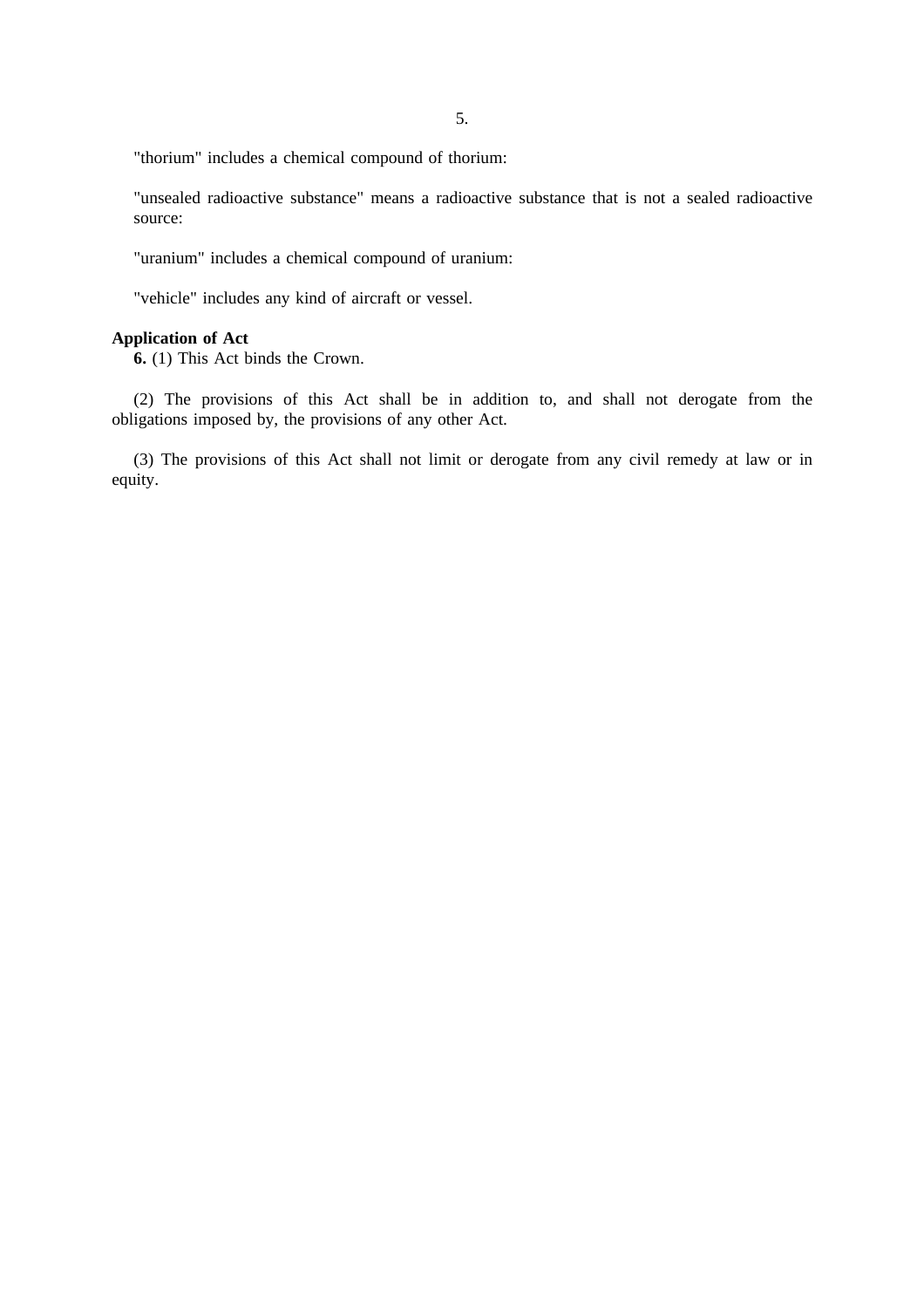#### PART II

### ADMINISTRATION

# **Administration of Act**

**7.** The Commission shall have the general administration of this Act but shall, in the administration of this Act, be subject to direction by the Minister.

#### **Delegation**

**8.** (1) The Commission may, by instrument in writing, delegate any of its powers or functions under this Act, to any member, or officer or employee, of the Commission or any officer of the public service of the State.

(2) Any powers or functions delegated under this section shall be exercised subject to and in accordance with any conditions contained in the instrument of delegation and any subsequent directions of the Commission.

(3) A delegation under this section may be revoked by the Commission by instrument in writing and shall not derogate from the power of the Commission to act itself in any matter.

(4) In any legal proceedings an apparently genuine document purporting to be a certificate under the seal of the Commission stating any matter with respect to a delegation under this section shall, in the absence of proof to the contrary, be accepted as proof of the matter stated.

#### **Radiation Protection Committee**

**9.** (1) There shall be a committee entitled the "Radiation Protection Committee".

- (2) The Committee shall consist of ten members appointed by the Governor, of whom—
- *(a)* one (who shall be the chairman of the Committee) shall be a member, or officer or employee, of the Commission;
- *(b)* one shall be a radiologist;
- *(c)* one shall be a radiographer with expertise in the field of human diagnostic radiography;
- *(d)* one shall be a person with expertise in the industrial uses of radiation;
- *(e)* one shall be a person with expertise in the scientific uses of radiation;
- *(f)* one shall be a person with expertise in the field of health physics;
- *(g)* one shall be a medical practitioner with expertise in the field of nuclear medicine;
- *(h)* one shall be a person with expertise in the mining and milling of radioactive ores;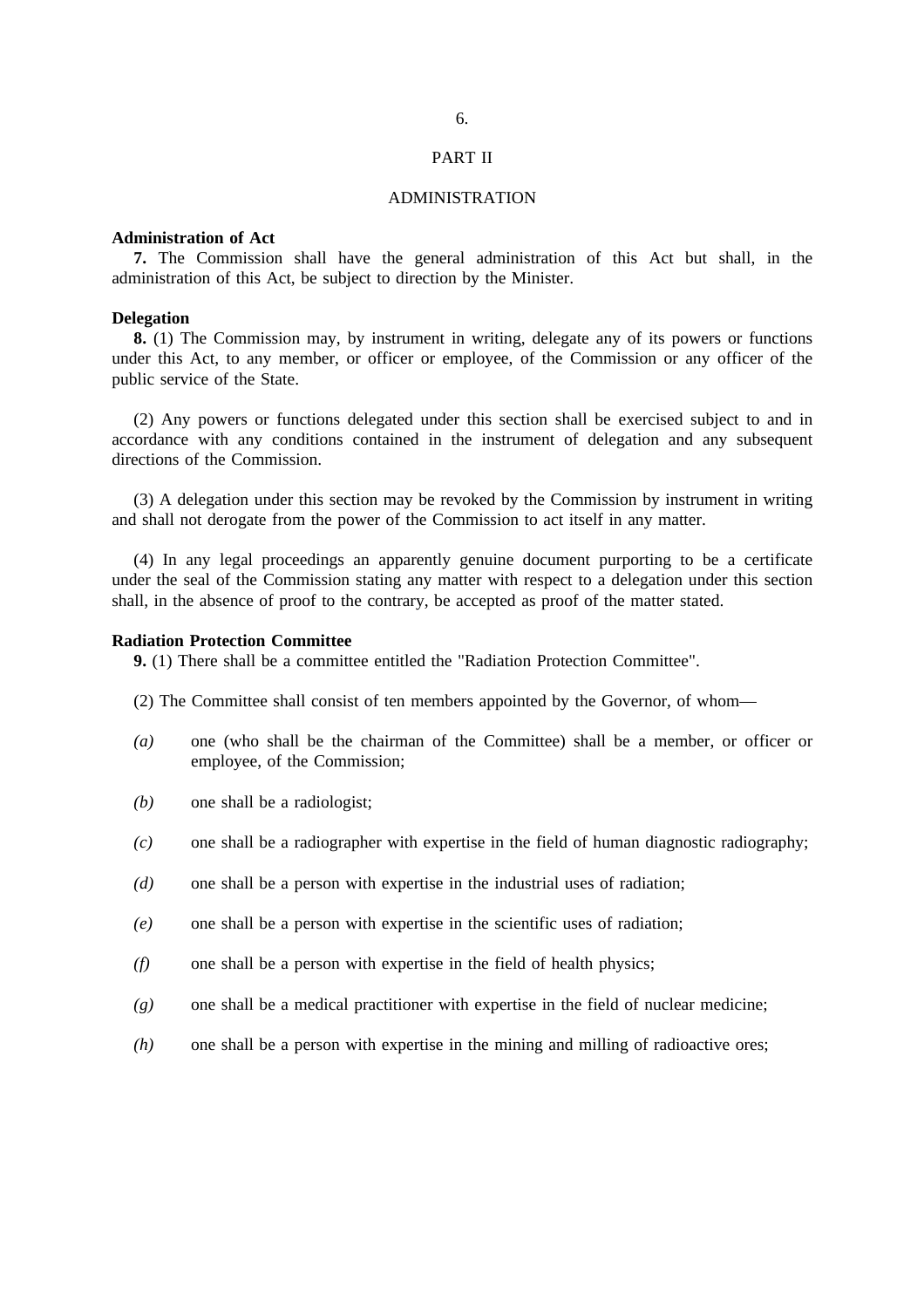*(i)* one shall be a person with expertise in the field of genetics and a knowledge of radiation genetics;

and

*(j)* one shall be a person with expertise in the field of environmental sciences.

#### **Terms and conditions of office**

**10.** (1) A member of the Committee shall be appointed for such term of office, not exceeding three years, and upon such conditions as may be determined by the Governor, and, upon the expiration of his term of office, shall be eligible for re-appointment.

(2) The Governor may appoint a suitable person to be a deputy of a member of the Committee and that person, while acting in the absence of that member, shall be deemed to be a member of the Committee with all the powers, rights and duties of the member of whom he is deputy.

(3) The Governor may remove a member of the Committee from office for—

- *(a)* a breach, or non-compliance with, the conditions of his appointment;
- *(b)* mental or physical incapacity to carry out satisfactorily the duties of his office;
- *(c)* neglect of duty;

or

- *(d)* dishonourable conduct.
- (4) The office of a member of the Committee shall become vacant if—
- *(a)* he dies;
- *(b)* his term of office expires;
- *(c)* he resigns by written notice addressed to the Minister;

or

*(d)* he is removed from office pursuant to subsection (3).

(5) Upon the office of a member of the Committee becoming vacant, a person may be appointed in accordance with this Act to the vacant office, but, where the office of a member becomes vacant before expiration of his term of office, the person appointed in his place shall be appointed only for the balance of the term of his predecessor.

# **Quorum, etc.**

**11.** (1) Six members of the Committee shall constitute a quorum of the Committee and no business shall be transacted at a meeting of the Committee unless a quorum is present.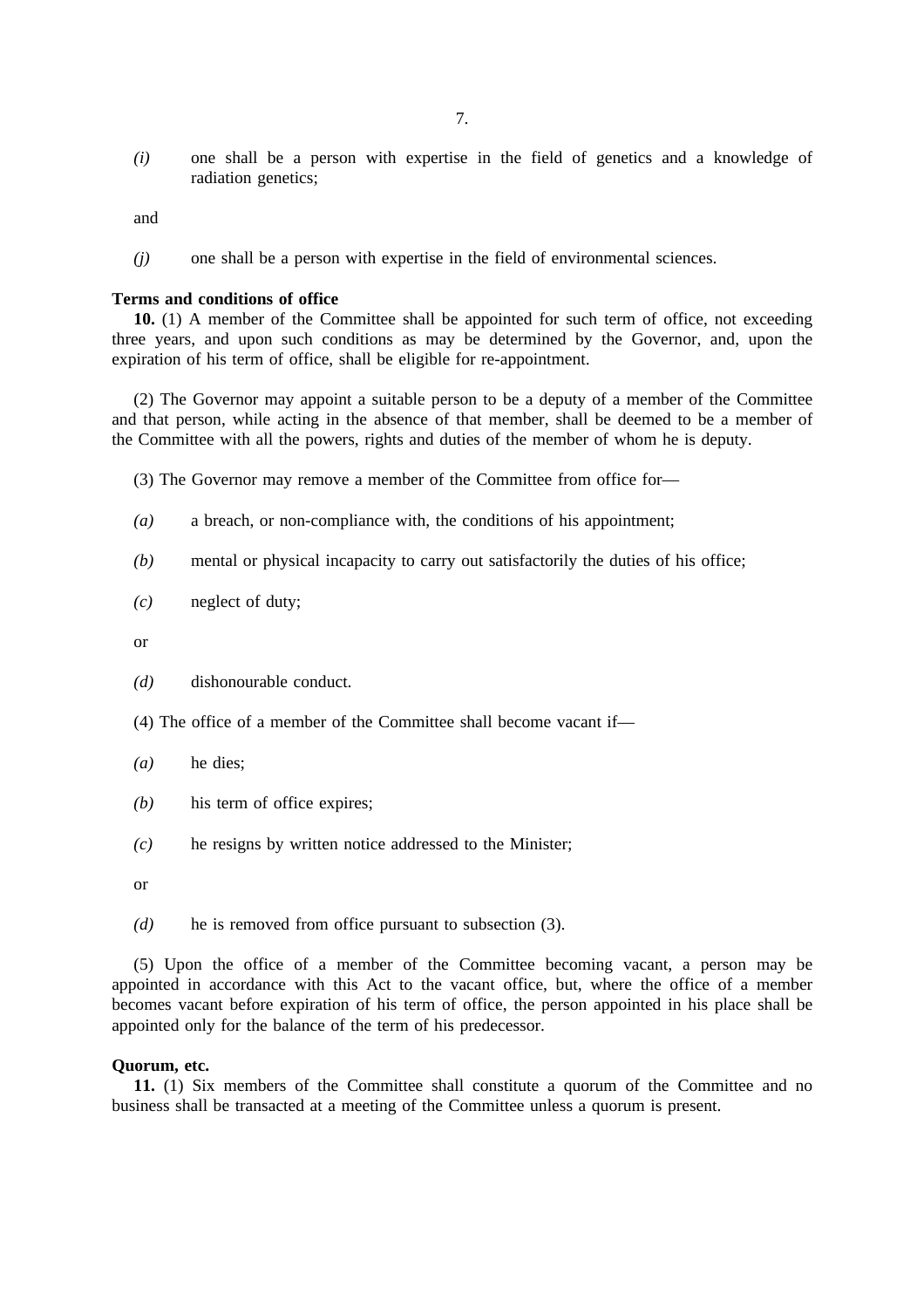(2) The chairman of the Committee or, in his absence, his deputy shall preside at a meeting of the Committee and, in the absence of both the chairman and his deputy from a meeting of the Committee, the members of the Committee present at the meeting shall decide who is to preside at the meeting.

(3) A decision carried by a majority of the votes of the members of the Committee present at a meeting of the Committee shall be a decision of the Committee.

(4) Each member of the Committee shall be entitled to one vote on a matter arising for decision by the Committee and the person presiding at the meeting of the Committee shall, in the event of an equality of votes, have a second or casting vote.

(5) The Committee shall cause proper minutes to be kept of its proceedings at meetings.

(6) Subject to this Act, the business of the Committee shall be conducted in a manner determined by the Committee.

### **Functions of the Radiation Protection Committee**

**12.** The functions of the Committee are—

*(a)* to advise the Minister in relation to the formulation of regulations under this Act;

\*\*\*\*\*\*\*\*\*\*

*(c)* to advise the Commission in relation to the granting of licences under this Act including the conditions to which they should be subject;

and

*(d)* to investigate and report upon any other matters relevant to the administration of this Act at the request of the Minister or the Commission or of its own motion.

#### **Provision of resources by Commission**

**13.** (1) The Commission may appoint an officer or employee of the Commission or an officer of the public service of the State to be the secretary to the Committee.

(2) The Commission may provide the Committee with administrative assistance and facilities for the performance of its functions under this Act.

# **Sub-committees**

**14.** (1) There shall be the following sub-committees of the Committee:

- *(a)* a sub-committee to report to the Committee on matters related to the diagnostic and therapeutic uses of radiation which shall consist of—
	- (i) the chairman of the Committee or his nominee;
	- (ii) the members of the Committee appointed under section 9(2)*(b)*, *(c)*, *(g)* and *(i)*;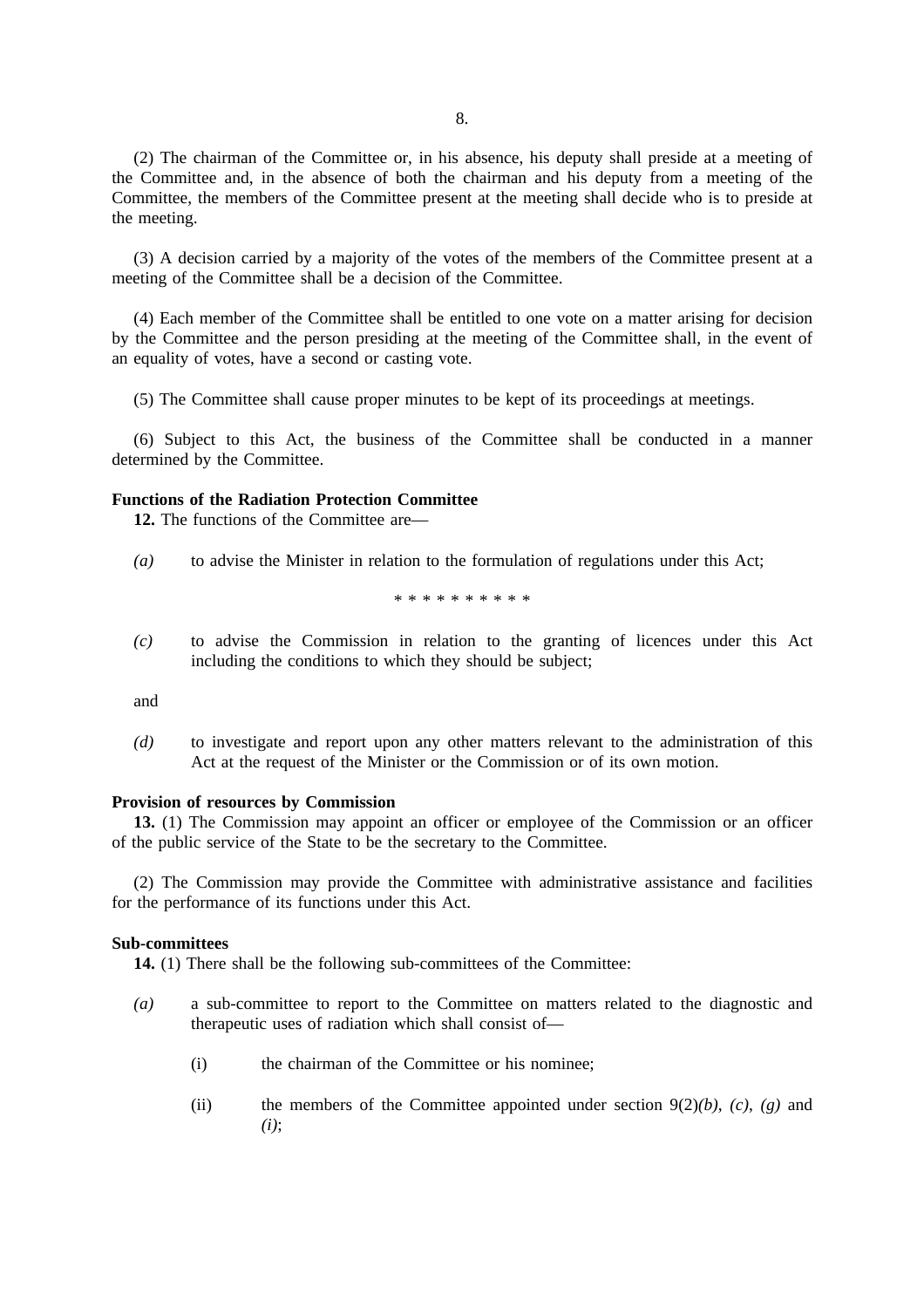and

- (iii) such other members of the Committee or other persons as may be appointed to the sub-committee by the Commission with the approval of the Minister;
- *(b)* a sub-committee to report to the Committee on matters related to the industrial and scientific uses of radiation which shall consist of—
	- (i) the chairman of the Committee or his nominee;
	- (ii) the members of the Committee appointed under section  $9(2)(d)$ , *(e)* and *(i)*;

and

- (iii) such other members of the Committee or other persons as may be appointed to the sub-committee by the Commission with the approval of the Minister;
- *(c)* a sub-committee to report to the Committee on matters related to the management and disposal of radioactive waste which shall consist of—
	- (i) the chairman of the Committee or his nominee;
	- (ii) the members of the Committee appointed under section 9 (2)*(h)* and *(j)*;

and

- (iii) such other members of the Committee or other persons as may be appointed to the sub-committee by the Commission with the approval of the Minister;
- *(d)* a sub-committee to report to the Committee on matters related to the mining or milling of radioactive ores which shall consist of—
	- (i) the chairman of the Committee or his nominee;
	- (ii) the members of the Committee appointed under section 9(2)*(f)* and *(h)*;
	- and
	- (iii) such other members of the Committee or other persons as may be appointed to the sub-committee by the Commission with the approval of the Minister.

(2) The Commission may, with the approval of the Minister, establish one or more other sub-committees of the Committee to report to the Committee on matters specified by the Commission.

- (3) A sub-committee established under subsection (2) shall consist of—
- *(a)* the chairman of the Committee or his nominee;

and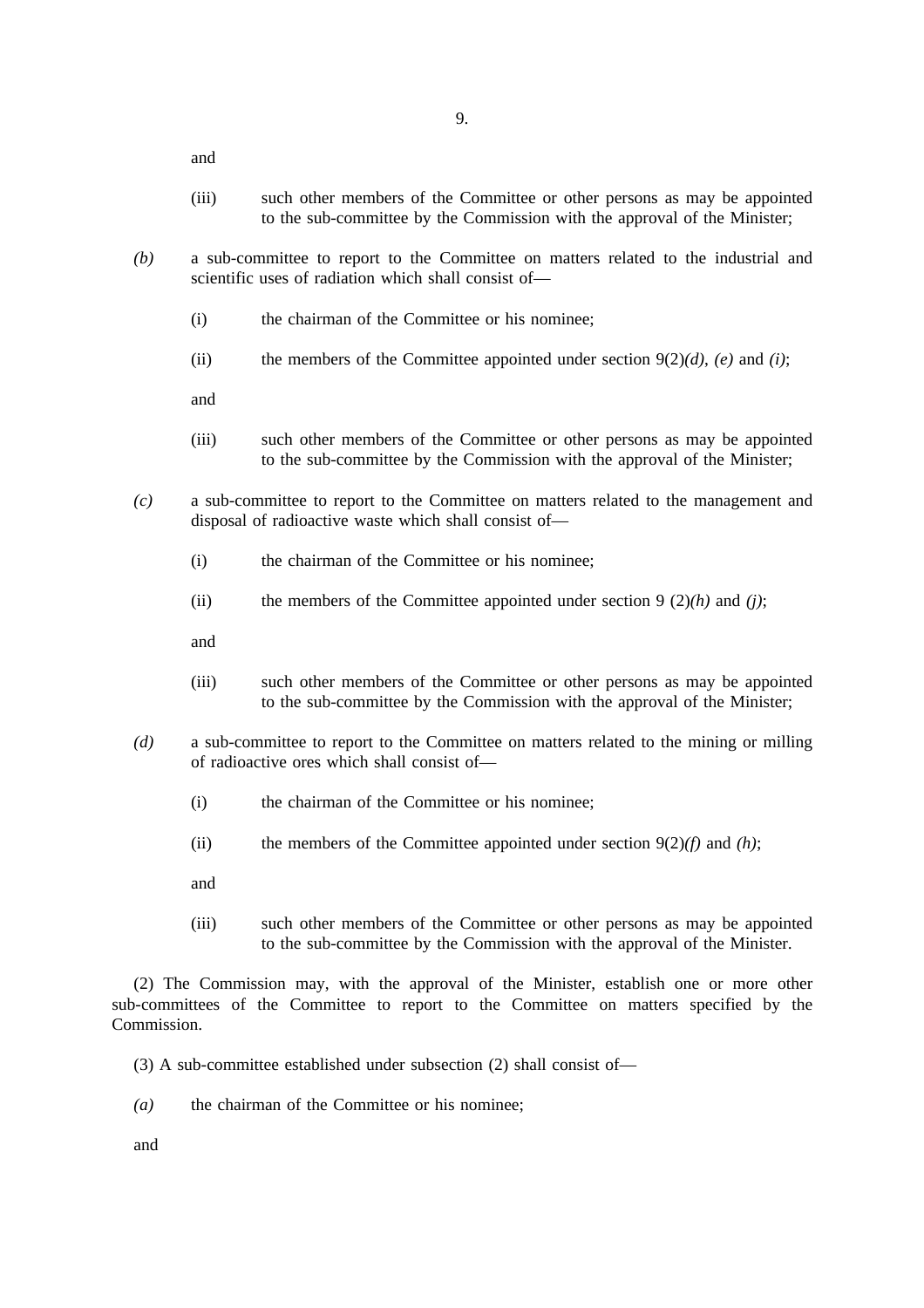*(b)* such other members of the Committee or other persons as may be appointed to the sub-committee by the Commission with the approval of the Minister.

(4) A sub-committee shall not act of its own motion but only in relation to matters referred to it by the Committee.

(5) Subject to this Act, the procedure for meetings of sub-committees shall be determined by the chairman of the Committee.

### **Disclosure of interests**

15. (1) A member of the Commission, the Committee or a sub-committee of the Committee who has a direct or indirect pecuniary interest in any matter arising for decision by the body of which he is a member shall disclose the nature of his interest at a meeting of that body and the disclosure shall be recorded in the minutes of the body.

(2) A member of the Commission, the Committee or a sub-committee of the Committee who has a direct or indirect pecuniary interest in a matter arising for decision by the body of which he is a member shall not take part in the making of that decision.

# **Authorized officers**

**16.** (1) The Commission may, with the approval of the Minister, appoint an officer or employee of the Commission or an officer of the public service of the State to be an authorized officer for the purposes of this Act.

(2) A mines inspector shall, by virtue of his office, be an authorized officer for the purposes of this Act.

(3) The Commission shall provide each authorized officer with a certificate of identification in the prescribed form.

(4) An authorized officer shall, upon demand by any person in relation to whom he is exercising or proposing to exercise any of his powers under this Act, produce his certificate of identification for the inspection of that person.

# **Powers of authorized officers**

**17.** (1) An authorized officer may—

- *(a)* for the purpose of determining whether a provision of this Act is being or has been complied with, enter at any time into or upon and inspect any premises or vehicle or anything in or on the premises or vehicle;
- *(b)* where reasonably necessary for that purpose, break into or open any part of, or anything in or on, the premises or vehicle, or, in the case of a vehicle, give directions with respect to the stopping or moving of the vehicle;
- *(c)* for the purpose of determining whether a provision of this Act is being or has been complied with—
	- (i) remove and examine, analyse or test anything or cause it to be examined, analysed or tested;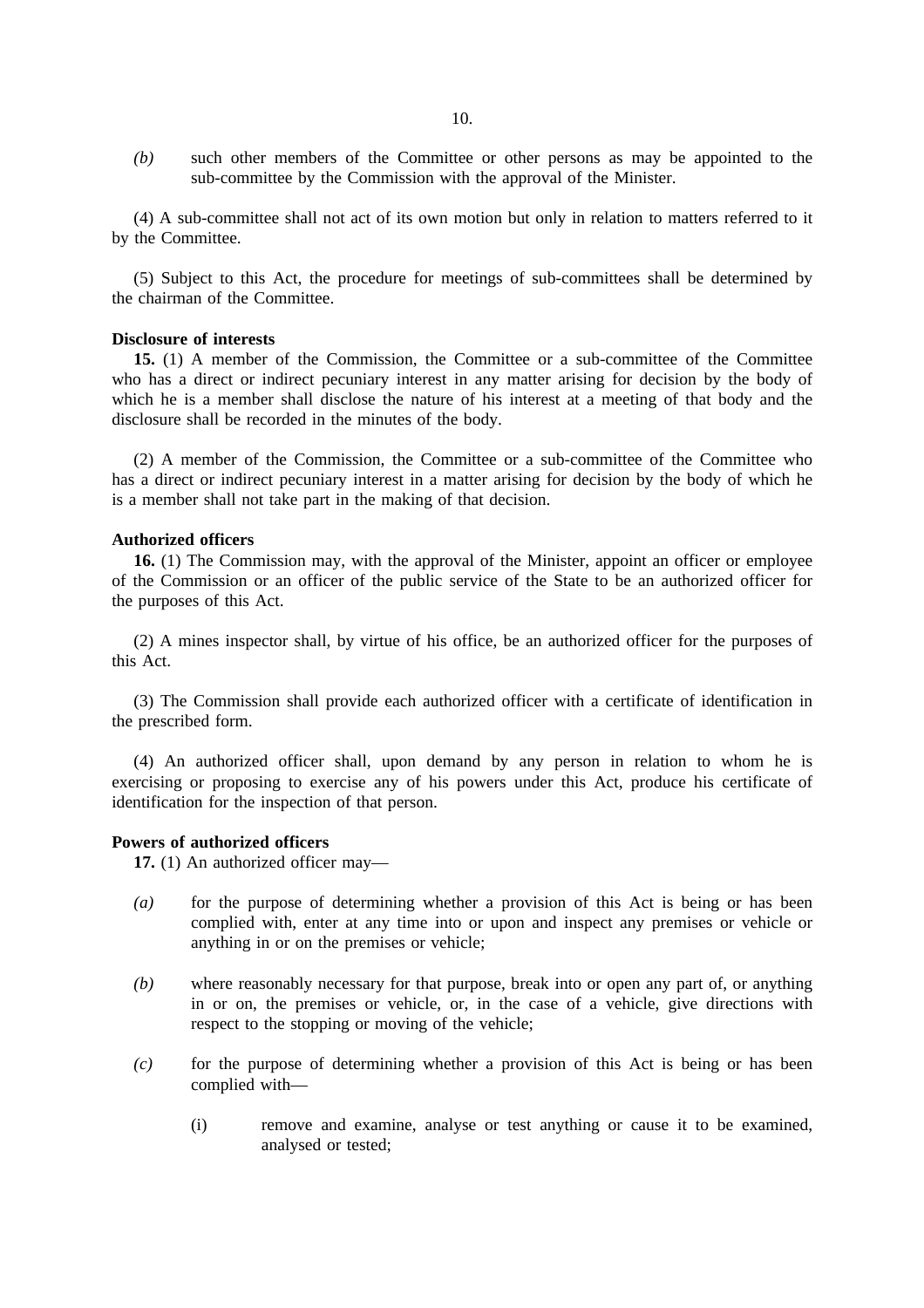- (ii) require any person to answer a question put to him (whether directly or through an interpreter);
- (iii) require any person to produce for inspection any books, documents or records in his custody or control;
- (iv) copy and take extracts from any books, documents or records;
- *(d)* where he suspects on reasonable grounds that an offence against this Act has been committed, seize and retain anything that affords evidence of the offence, or in relation to which the offence is suspected of having been committed;
- *(e)* require a person holding or required to hold an authority to produce the authority for inspection;

and

*(f)* give such directions as are reasonably necessary for, or incidental to, the effective exercise of his powers under this Act.

(2) An authorized officer shall not exercise a power conferred by subsection (1)*(a)* or *(b)* except—

- *(a)* in pursuance of a warrant issued by a justice;
- *(b)* in relation to premises or a vehicle used in the course of—
	- (i) a business, operation or activity carried on in pursuance of an authority;
	- or
	- (ii) mining or prospecting operations;

or

*(c)* in a case in which the authorized officer has reasonable grounds to believe that urgent action is required.

(3) A justice may, on the application of an authorized officer, issue a warrant authorizing the exercise of powers under subsection  $(1)(a)$  or  $(b)$  if satisfied that the warrant is reasonably required for purposes related to the administration or enforcement of this Act.

(4) The powers conferred by subsection (1) are not exercisable by an authorized officer who is a mines inspector except in relation to a mining operation as defined by the *Mines and Works Inspection Act, 1920-1978*.

(5) In the exercise of his powers under this Act, an authorized officer may be accompanied by such other persons as he considers necessary or desirable in the circumstances.

(6) A person shall not hinder or obstruct an authorized officer, or a person accompanying an authorized officer, in the exercise of his powers under this Act.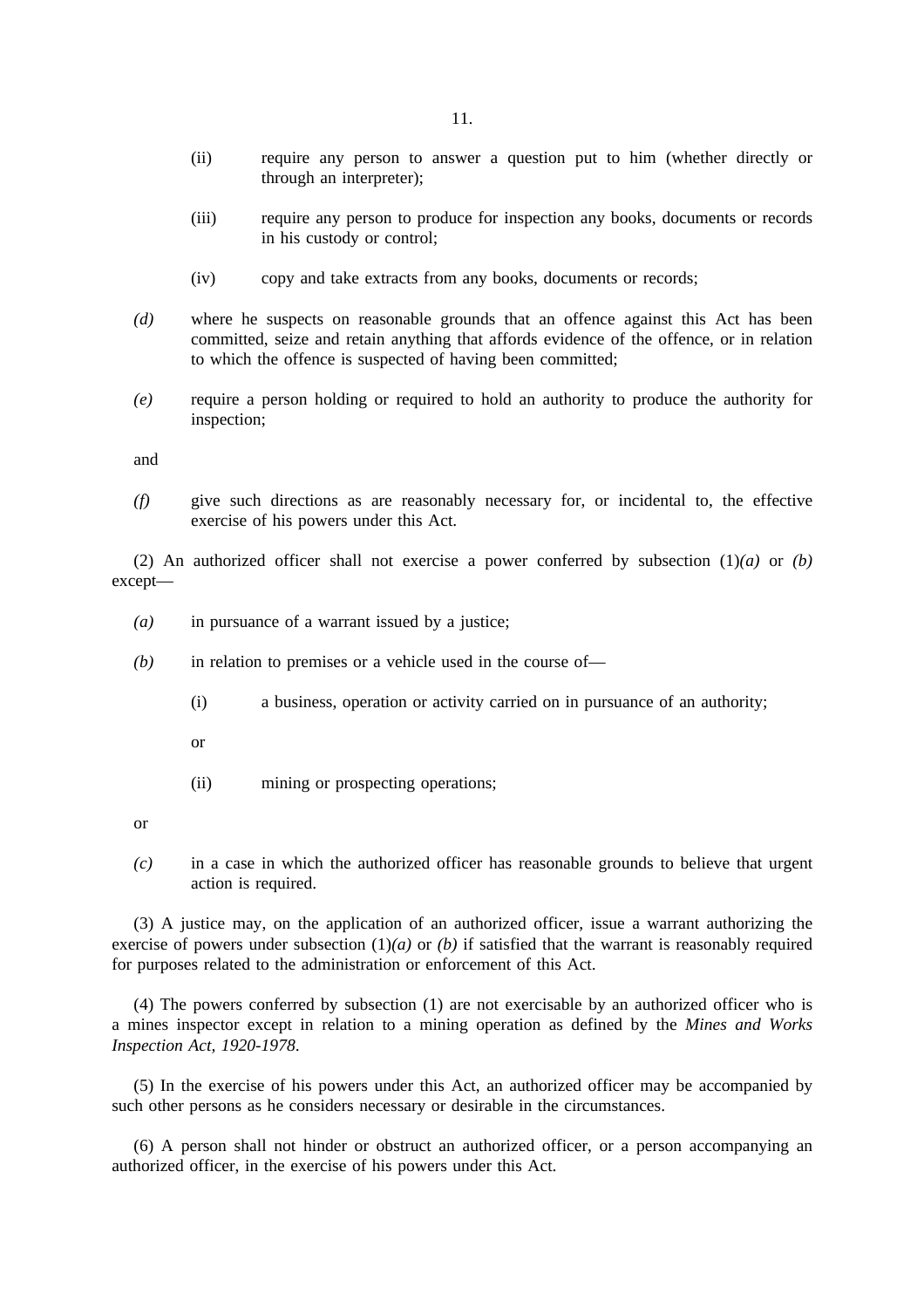(7) Subject to subsection (8), a person to whom a question is put under this section shall not refuse or fail to answer the question to the best of his knowledge, information or belief.

(8) A person is not required to answer a question if the answer to the question would tend to incriminate him.

(9) A person given any direction, or of whom a requirement is made, under this section shall not refuse or fail to comply with the direction or requirement.

(10) Where anything has been seized under this section the following provisions shall apply:

- *(a)* if—
	- (i) proceedings are not instituted for an offence against this Act related to the thing seized within 12 months after its seizure;
	- or
	- (ii) proceedings having been so instituted, the thing seized is not ordered to be forfeited to the Crown,

the person from whom it was seized or any person with legal title to it shall be entitled to recover it, or, if it has been destroyed or damaged or has deteriorated, to recover from the Minister by action in any court of competent jurisdiction compensation for the loss suffered;

- *(b)* a court convicting a person of an offence against this Act related to the thing seized may, in addition to imposing a penalty, order that it be forfeited to the Crown;
- *(c)* where anything is ordered to be forfeited to the Crown, it shall be disposed of in such manner as the Minister directs, and, if sold, the proceeds of the sale shall be paid into the General Revenue of the State.

## **Restriction on interests of authorized officers**

**18.** An authorized officer shall not, without the consent of the Minister—

*(a)* have any proprietary or pecuniary interest in a business, or a corporation or trust that has an interest in a business, that engages in any activity regulated by this Act;

or

*(b)* act as agent for a person who has any such proprietary or pecuniary interest in any matter connected with such a business.

# **Secrecy**

**19.** A person who is engaged or has been engaged in any office or position connected with the administration of this Act shall not, otherwise than in the performance of the duties or functions appertaining to that office or position, divulge or communicate any information obtained by virtue of that office or position.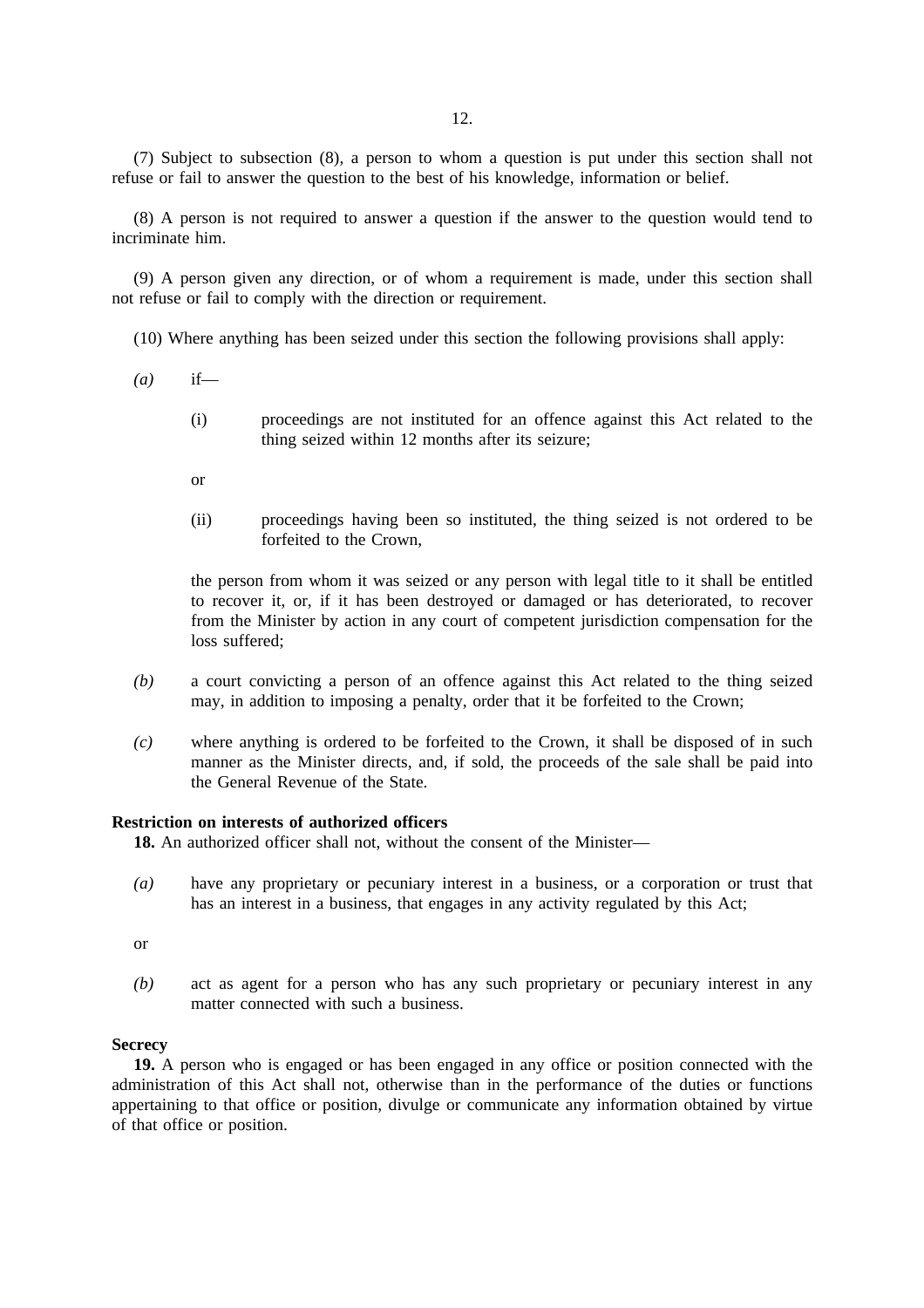#### **False representation**

**20.** A person shall not falsely represent, by words or conduct, that he is engaged in or associated with the administration of this Act.

# **Immunity from personal liability**

**21.** (1) No personal liability shall attach to a member of the Commission, the Committee or a sub-committee of the Committee, or an authorized officer, for any act or omission by him, or a body of which he is a member, in good faith and in the exercise or discharge, or purported exercise or discharge, of his or its powers, duties or functions under this Act.

(2) A liability that would, but for subsection (1), lie against a person shall lie against the Crown.

# **Annual report**

**22.** (1) The Commission shall, not later than a date stipulated by the Minister, in each year present to the Minister a report on the administration of this Act during the financial year last expiring before that date.

(2) The Minister shall cause a copy of the report of the Commission to be laid before each House of Parliament as soon as practicable after his receipt of the report.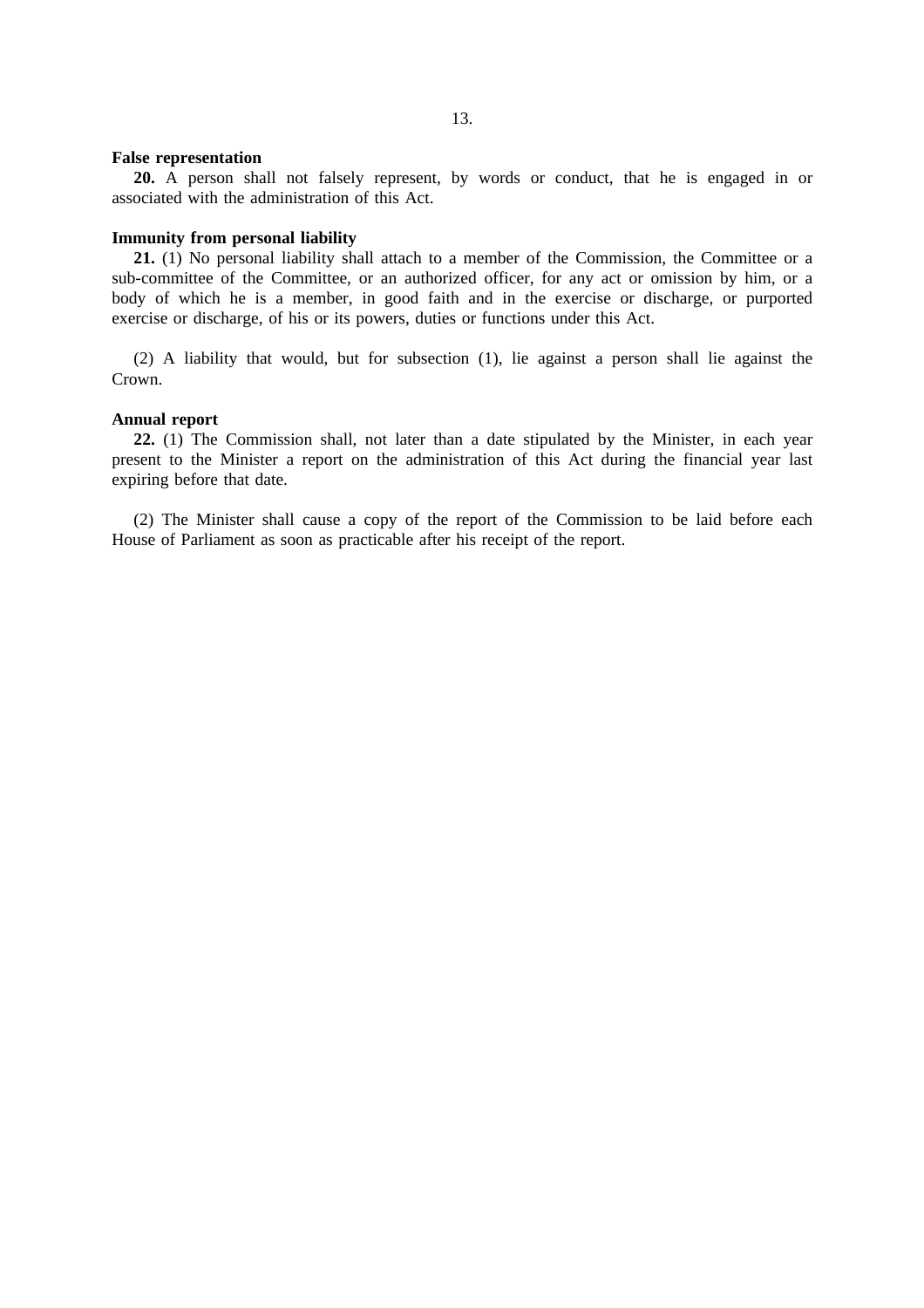#### PART III

# RADIATION PROTECTION AND CONTROL

### DIVISION I—GENERAL OBJECTIVE

#### **General objective**

**23.** (1) The Minister, the Commission and the Committee shall, in exercising and discharging his or its powers, functions and duties under this Act and any other person shall, in carrying on any activity related to radioactive substances or ionizing radiation apparatus, endeavour to ensure that exposure of persons to ionizing radiation is kept as low as reasonably achievable, social and economic factors being taken into account.

(2) Subsection (1) does not apply to exposure of a person while the person is undergoing radiotherapy.

#### DIVISION II—RADIOACTIVE SUBSTANCES

# **Licence to mine or mill radioactive ores**

**24.** (1) A person shall not carry out operations for the mining or milling of radioactive ores unless the operations are authorized by a licence under this section.

(2) Subsection (1) does not apply to operations of a prescribed class.

(3) Subject to this section, the Commission may, upon application in the prescribed form, grant a licence under this section.

(4) The Commission shall not grant a licence under this section unless satisfied that the proposed operations would comply with the regulations.

(4a) A fee of an amount determined in accordance with the regulations is payable in respect of each year of the term of a licence under this section.

(4b) The fee for the first year of the term of a licence under this section must be paid before the grant of the licence and the fee for each succeeding year must be paid on or before the anniversary of the date of the grant of the licence or, if it has been renewed, the anniversary of the date of its last renewal.

(4c) The amount of any annual fee for a licence not paid as required under this section may be recovered from the holder of the licence by action in a court of competent jurisdiction as a debt due to the Commission.

(5) A licence under this section must specify the operations to which it applies and the places at which those operations may be carried out.

(6) Contravention of, or failure to comply with, this section constitutes a minor indictable offence.

\*\*\*\*\*\*\*\*\*\*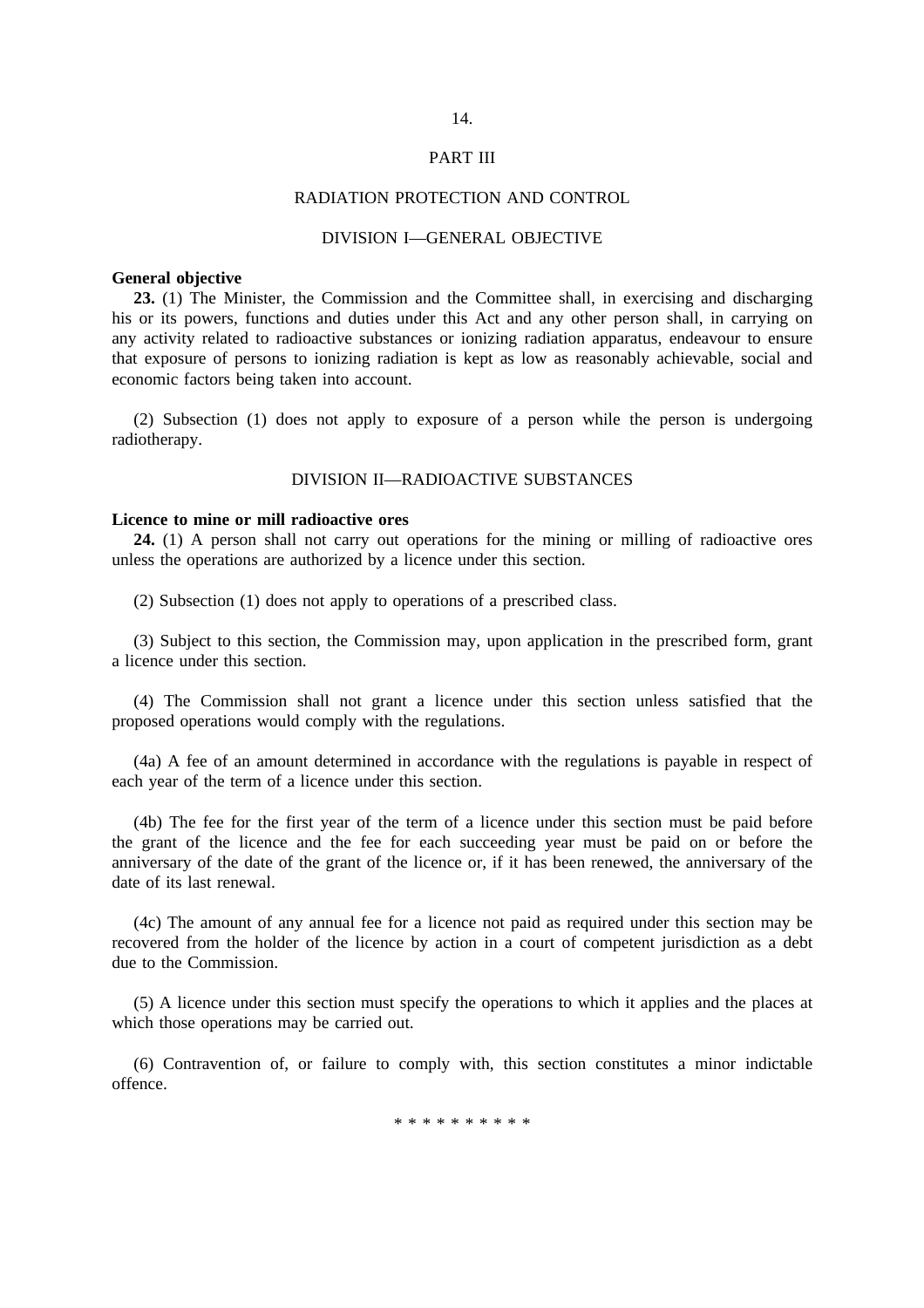**Limits of exposure to ionizing radiation for mining or milling operations not to be more stringent than limits fixed under certain codes, etc.**

**26.** Notwithstanding any other provisions of this Act, no limit of exposure to ionizing radiation shall be fixed by any regulation or condition made or imposed under this Act in relation to an operation for the mining or milling of radioactive ores that is more stringent than the most stringent of all the limits, or less stringent than the least stringent of all the limits, for the time being fixed in relation to such operations in the codes, standards and recommendations approved or published under the *Environment Protection (Nuclear Codes) Act 1978* of the Commonwealth or any other Act or law of the Commonwealth or by the National Health and Medical Research Council, the International Commission on Radiological Protection or the International Atomic Energy Agency.

# **Operations for enrichment or conversion of uranium not to be carried on until proper controls imposed**

**27.** (1) No person shall carry on any operation for the conversion or enrichment of uranium.

(2) Contravention of subsection (1) shall constitute a minor indictable offence.

(3) This section shall expire on a date to be fixed by proclamation.

(4) A proclamation shall not be made for the purposes of subsection (3) unless the Governor is satisfied that proper provision has been made for the control of operations for the conversion or enrichment of uranium.

#### **Licence to use or handle radioactive substances**

**28.** (1) A natural person shall not use or handle a radioactive substance unless that use or handling is authorized by a licence or temporary licence under this section.

(2) Subsection (1) does not apply—

*(a)* to the use or handling of radioactive substances in the course of operations authorized under another provision of this Act;

or

*(b)* to a person or substance of a prescribed class.

(3) The Commission may, upon application in the prescribed form and payment of the prescribed fee, grant a licence or a temporary licence under this section.

(4) The Commission shall not grant a licence or temporary licence under this section unless the Commission is satisfied—

*(a)* that the applicant is a fit and proper person to hold a licence under this section;

and

*(b)* that the applicant has appropriate knowledge of the principles and practices of radiation protection to carry on the activities proposed to be carried on by the applicant in pursuance of the licence.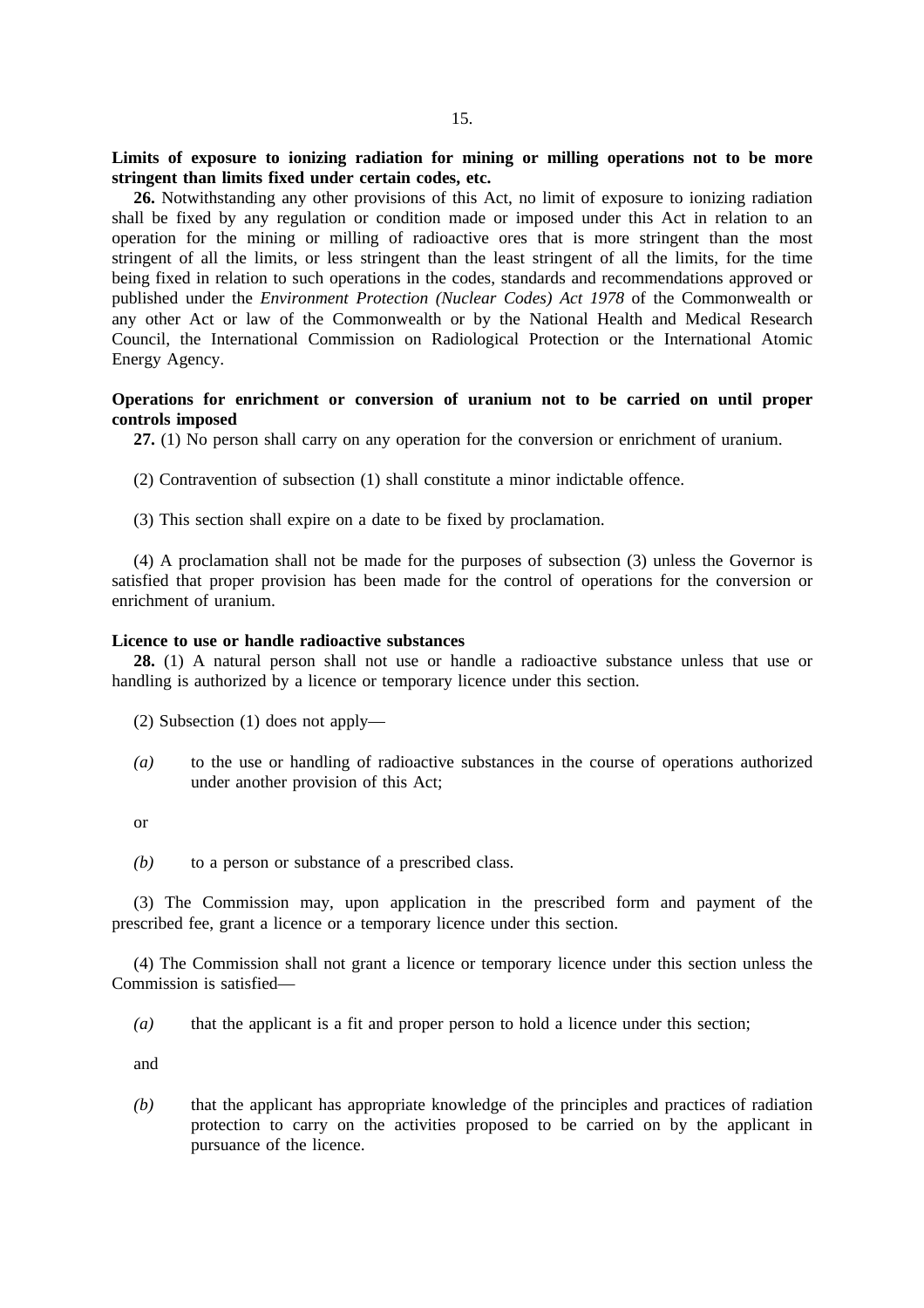16.

(5) Where the Commission grants a temporary licence under this section—

*(a)* the licence shall, subject to this Act, have effect for such period, not exceeding three months, as may be specified in the licence;

and

*(b)* the Commission shall ensure that the Committee is advised of the granting of the licence at the next meeting of the Committee held after the granting of the licence.

\*\*\*\*\*\*\*\*\*\*

#### **Registration of premises in which unsealed radioactive substances are handled or kept**

**29.** (1) Any premises in which an unsealed radioactive substance is kept or handled must be registered under this section in the name of the occupier of the premises.

(2) Where premises required to be registered under this section in the name of the occupier are not so registered, the occupier shall be guilty of an offence.

(3) Subsection (1) does not apply—

*(a)* in relation to the keeping or handling of radioactive substances in the course of operations authorized under another provision of this Act;

or

*(b)* to or in relation to any premises or substance of a prescribed class.

(4) The Commission may, upon application in the prescribed form and payment of the prescribed fee, register the premises in the name of the occupier of the premises.

(5) The Commission shall not register premises under this section unless the Commission is satisfied that the premises comply with the regulations.

\*\*\*\*\*\*\*\*\*\*\*\*\*\*\*\*

#### **Registration of sealed radioactive source**

**30.** (1) A sealed radioactive source must be registered under this section in the name of the owner of the source.

(2) Where a sealed radioactive source required to be registered under this section in the name of the owner is not so registered, the owner shall be guilty of an offence.

(3) Subsection (1) does not apply to a sealed radioactive source of a prescribed class.

(4) The Commission may, upon application in the prescribed form and payment of the prescribed fee, register a sealed radioactive source in the name of the owner of the source.

(5) The Commission shall not register a sealed radioactive source under this section unless the Commission is satisfied that the source has been constructed, contained, shielded and installed in accordance with the regulations.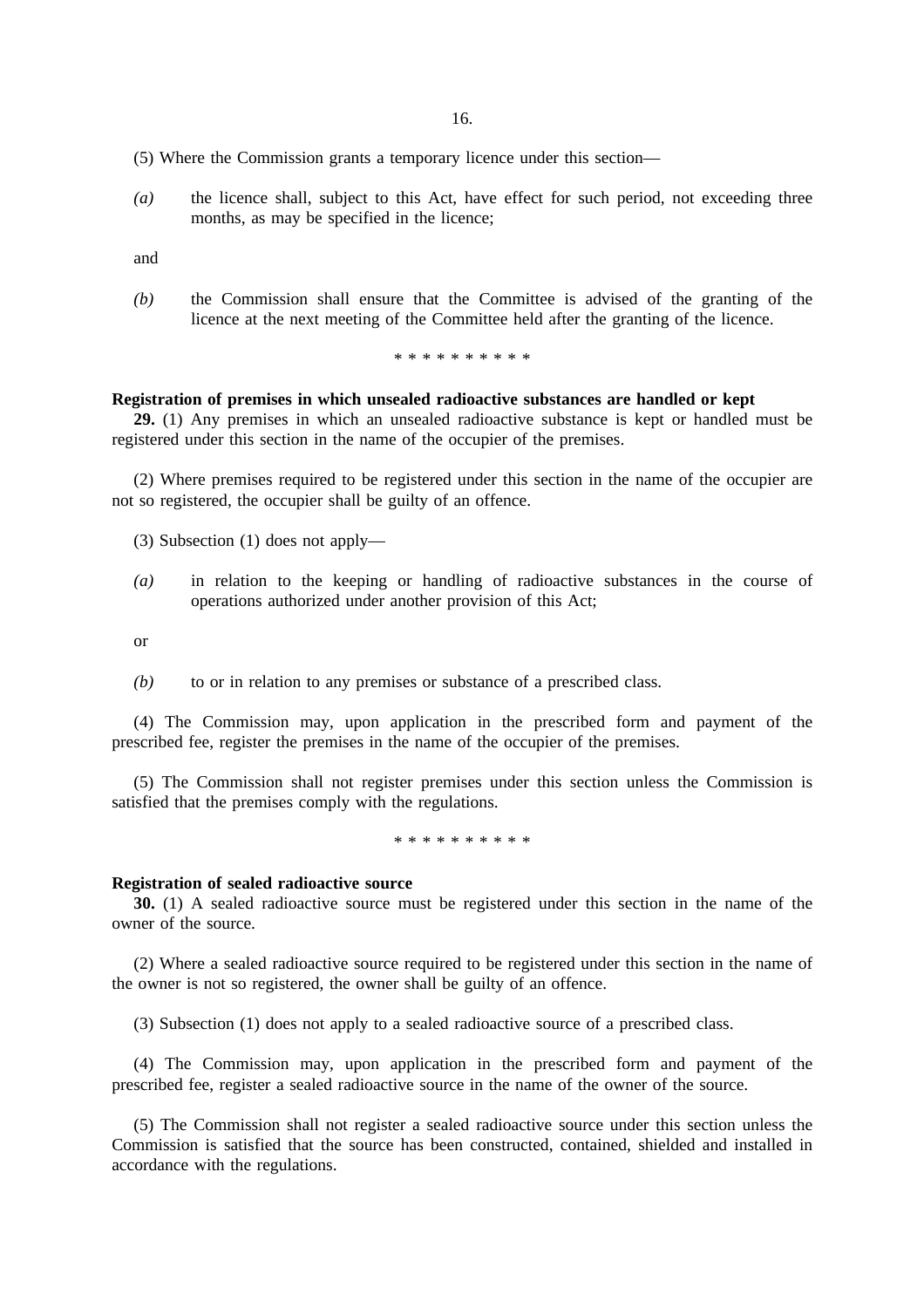17.

(6) Where the Commission refuses to register a sealed radioactive source under this section, the Commission may, by notice in writing, forfeit the source to the Crown, in which case, the source may be seized by an authorized officer and disposed of in such manner as the Commission directs.

\*\*\*\*\*\*\*\*\*\*

### DIVISION III—RADIATION APPARATUS

#### **Licences to operate radiation apparatus**

**31.** (1) No person (being a natural person) shall operate—

*(a)* any ionizing radiation apparatus;

or

*(b)* any non-ionizing radiation apparatus of a prescribed class,

unless he holds a licence or temporary licence under this section.

(2) Subsection (1)*(a)* does not apply to a person or apparatus of a prescribed class.

(3) The Commission may, upon application in the prescribed form and payment of the prescribed fee, grant a licence or temporary licence under this section.

(4) The Commission shall not grant a licence or temporary licence under this section unless the Commission is satisfied—

*(a)* that the applicant is a fit and proper person to hold a licence under this section;

and

- $(b)$  that—
	- (i) the applicant has the qualifications prescribed in relation to the operations proposed to be carried on by the applicant in pursuance of the licence;
	- or
	- (ii) that the applicant has appropriate knowledge of the principles and practices of radiation protection to carry on such operations.

(5) Where the Commission grants a temporary licence under this section—

*(a)* the licence shall, subject to this Act, have effect for such period, not exceeding three months, as may be specified in the licence;

and

*(b)* the Commission shall ensure that the Committee is advised of the granting of the licence at the next meeting of the Committee held after the granting of the licence.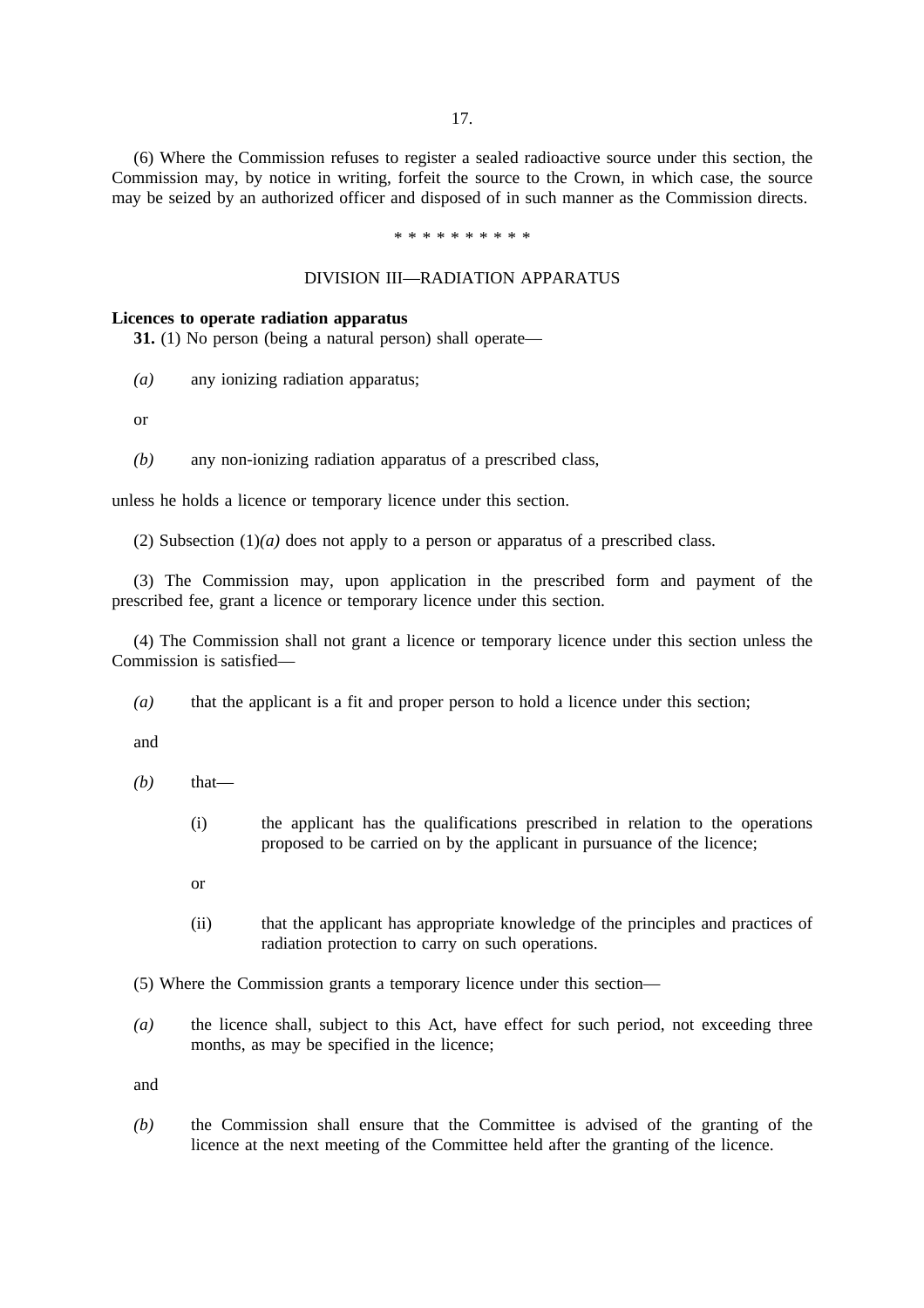\*\*\*\*\*\*\*\*\*\*

18.

# **Registration of radiation apparatus**

**32.** (1) Any—

*(a)* ionizing radiation apparatus;

or

*(b)* non-ionizing radiation apparatus of a prescribed class,

must be registered under this section in the name of the owner of the apparatus.

(2) Where any ionizing radiation apparatus or non-ionizing radiation apparatus required to be registered under this section in the name of the owner is not so registered, the owner shall be guilty of an offence.

(3) Subsection (1)*(a)* does not apply to an apparatus of a prescribed class.

(4) The Commission may, upon application in the prescribed form and payment of the prescribed fee, register radiation apparatus in the name of the owner of the apparatus.

(5) The Commission shall not register any radiation apparatus under this section unless the Commission is satisfied that the apparatus has been constructed, shielded and installed in accordance with the regulations.

(6) Where the Commission refuses to register an ionizing radiation apparatus or non-ionizing radiation apparatus under this section, the Commission may, by notice in writing, forfeit the apparatus to the Crown, in which case, the apparatus may be seized by an authorized officer and disposed of in such manner as the Commission directs.

\*\*\*\*\*\*\*\*\*\*\*\*\*\*

# **Offence for registered owner to cause, suffer or permit unlicensed person to operate radiation apparatus**

**33.** Where the registered owner of any radiation apparatus causes, suffers or permits the apparatus to be operated by a person who is required to hold but does not hold a licence under section 31 to operate the apparatus, the registered owner shall be guilty of an offence.

# DIVISION IV—GENERAL PROVISIONS WITH RESPECT TO AUTHORITIES

# **Commission may require information to determine applications**

**34.** The Commission may, before determining an application for a licence or registration—

*(a)* require the applicant to furnish such further information as the Commission may require to determine the application;

and

*(b)* require the applicant to verify by statutory declaration any information contained in, or furnished for the purposes of, the application.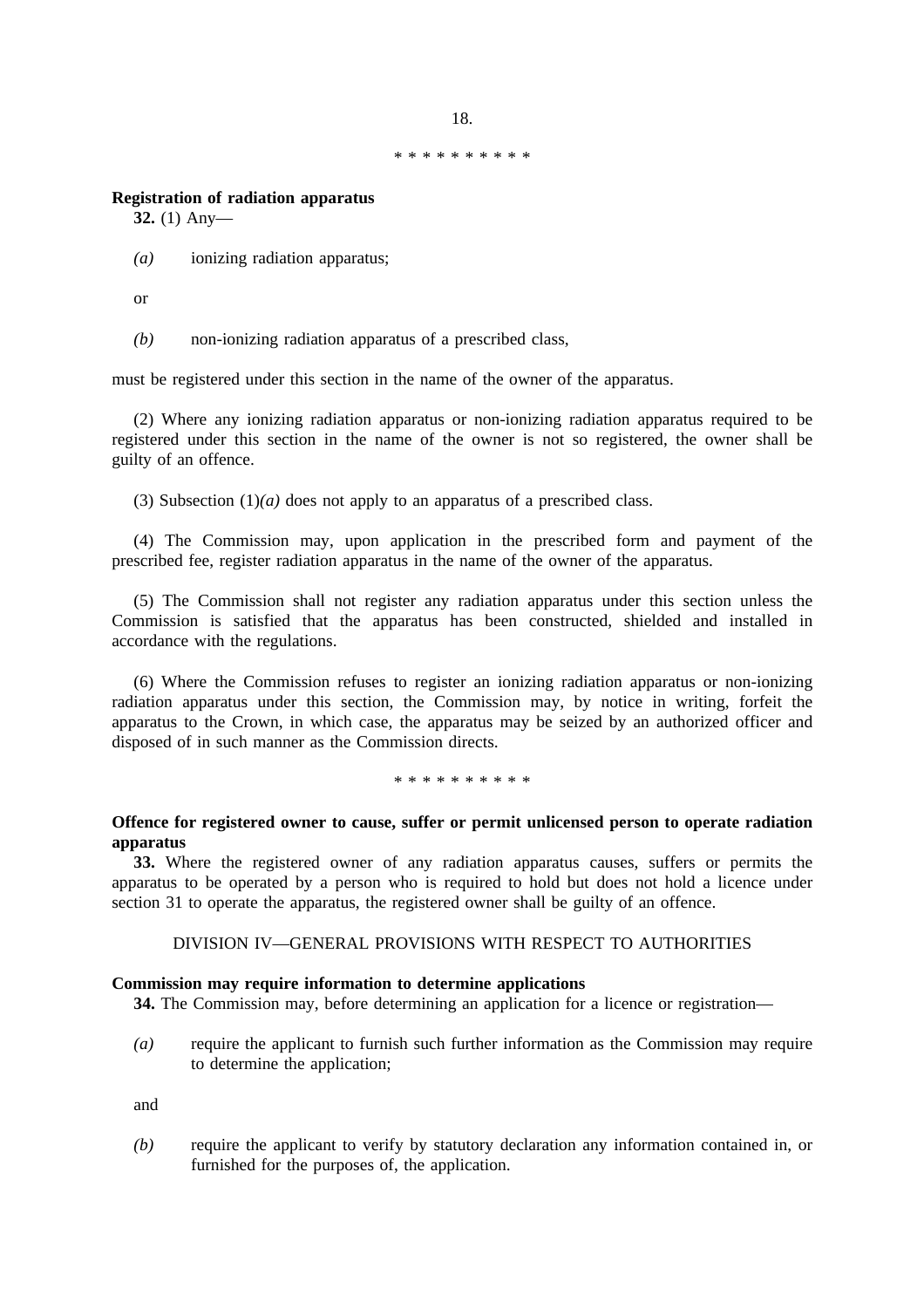### **Commission required to refer certain matters to the Committee**

**35.** (1) The Commission shall, before determining an application for a licence (not being a temporary licence), refer the application to the Committee for its advice and give due consideration to the advice of the Committee.

#### \*\*\*\*\*\*\*\*\*\*

# **Conditions of authorities**

**36.** (1) Subject to this section, a licence or registration is subject to—

*(a)* such conditions as are included in the licence or the certificate of registration at the time of grant;

and

*(b)* such conditions as are attached to the licence or registration under this section.

(2) The Commission may, by notice in writing to the holder of a licence or registration—

*(a)* attach a condition to the licence or registration;

or

*(b)* vary or revoke a condition of the licence or registration.

(3) A decision of the Commission to attach a condition to, or to vary a condition of, a licence or registration takes effect at the expiration of one month from the date on which notice is given under subsection (2), but if an application for review of the decision is made the Supreme Court may suspend the operation of the decision until the application is determined.

(4) The holder of a licence or registration shall not contravene, or fail to comply with, a condition of the licence or registration.

(5) Contravention of, or failure to comply with, a condition of a mining licence constitutes a minor indictable offence.

# **Term of licences and registration and their renewal**

**37.** (1) A licence or registration shall, subject to this Act, remain in force for such term as the Commission may specify in the licence or certificate of registration.

(2) The Commission shall, subject to this Act, upon application made in the prescribed manner and form and payment of the prescribed fee, renew a licence or registration.

(3) A licence or registration renewed under this section shall, subject to this Act, remain in force for such term (being not less than twelve months) as the Commission may specify in the licence or certificate of registration.

(4) In this section—

"licence" does not include a temporary licence: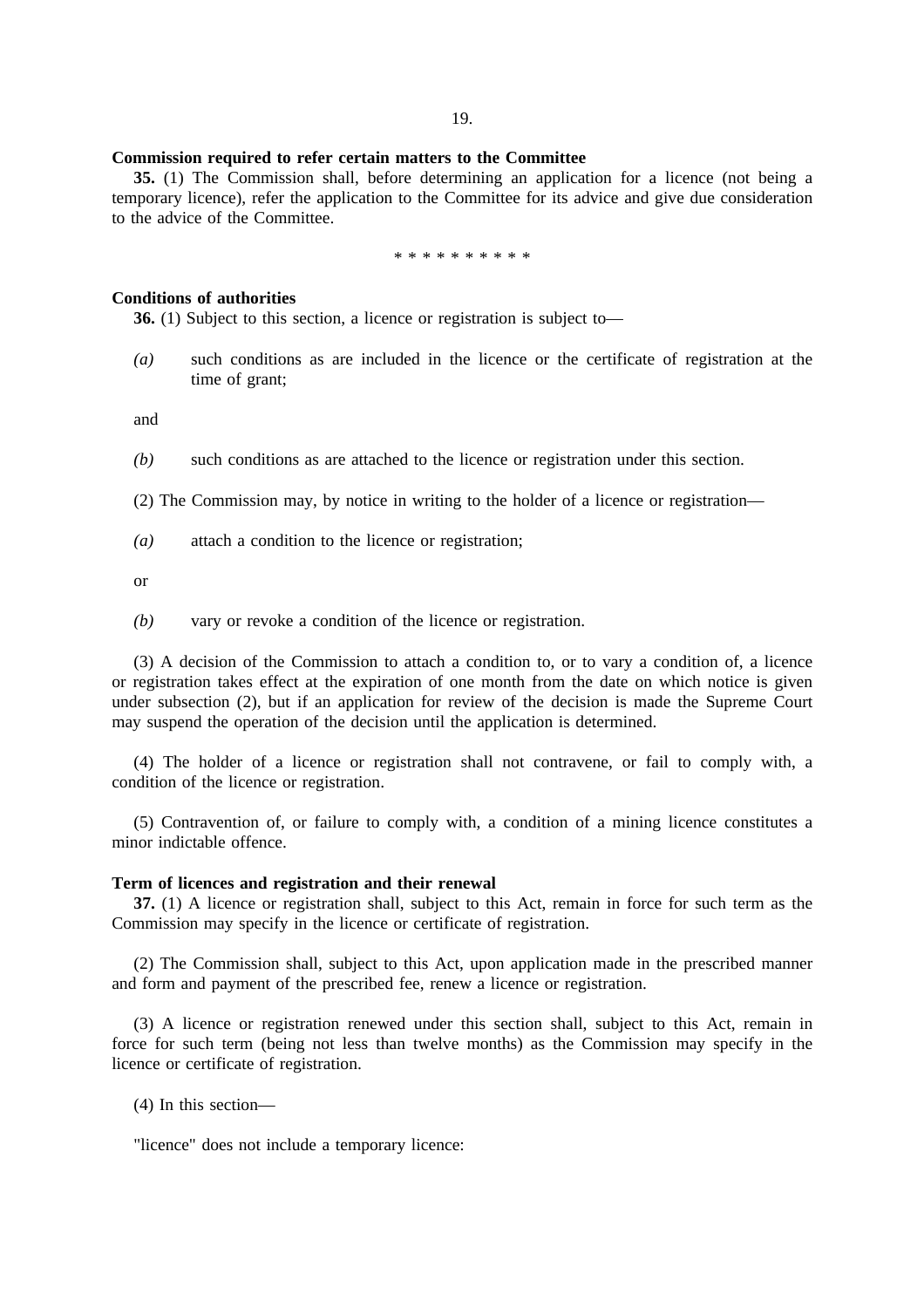"prescribed fee" means—

- *(a)* in relation to a licence under section 24—the annual fee payable under that section in respect of the year of the term of the licence commencing on the date of its renewal;
- or
- *(b)* in any other case—the fee prescribed for renewal of the licence or registration.

#### **Register**

**38.** (1) The Commission shall keep a register of licences and registrations granted under this Act in such form and containing such information as may be prescribed.

(2) The register referred to in subsection (1) shall be made available for public inspection.

\*\*\*\*\*\*\*\*\*\*

#### **Surrender, suspension and cancellation of licences and registration**

**40.** (1) The holder of a licence or certificate of registration may surrender the licence or certificate.

- (2) The Commission may suspend or cancel a licence or registration if it is satisfied—
- *(a)* that the grant of the licence or registration was obtained improperly;
- *(b)* that the holder of the licence or certificate of registration has contravened, or failed to comply with, a condition of the licence or registration;
- *(c)* that the holder of the licence or certificate of registration has been convicted of an offence against this Act;

or

*(d)* that, in the case of a licence, the holder of the licence has ceased to hold a qualification upon the basis of which the Commission granted the licence.

(2a) The Commission shall specify in every order for cancellation the time at which the order will take effect.

(2b) The Commission shall specify in every order for suspension the time at which the suspension will take effect.

- (3) A licence or registration—
- *(a)* surrendered under this section shall, from the time of surrender, cease to be of any force or effect;
- *(ab)* cancelled under this section shall, from the time at which the order for cancellation takes effect, cease to be of any force or effect;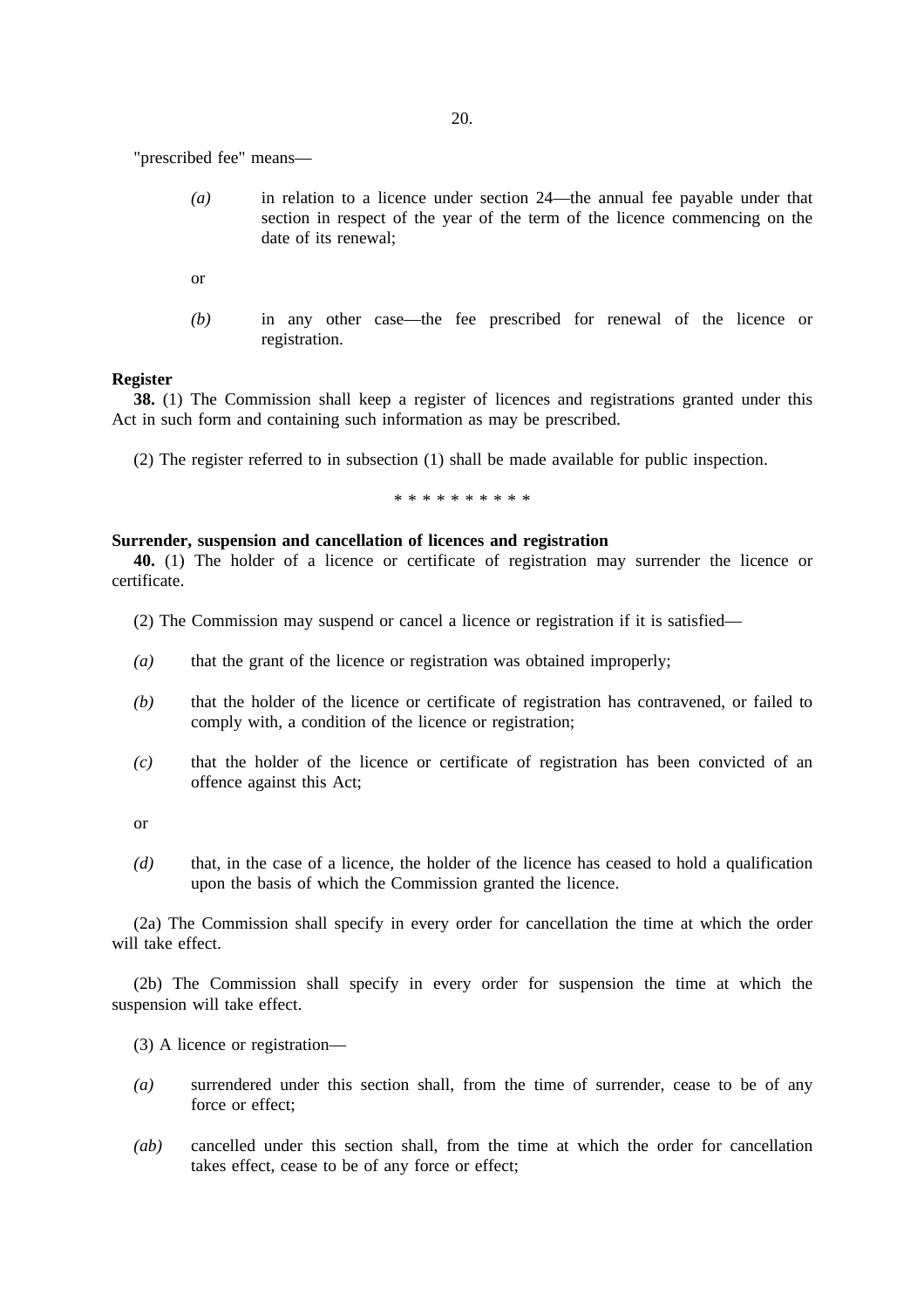or

*(b)* suspended under this section shall be of no force or effect for the period of the suspension.

(4) Where a licence or registration has been suspended under this section, it may be renewed but shall remain subject to suspension until the expiration of the period of suspension.

(4a) Where a registration is suspended, the Commission may give such directions in relation to—

*(a)* the use or occupation of the premises and the use, handling or storage of the unsealed radioactive substance;

or

*(b)* the operation, use or storage of the sealed radioactive source or radiation apparatus,

during the period of the suspension as the Commission considers appropriate.

(4b) Where a registration is cancelled, the Commission may—

*(a)* in the case of premises, give such directions as it considers appropriate in relation to the use or occupation of the premises and the disposal of the unsealed radioactive substance;

or

- *(b)* in the case of a sealed radioactive source or radiation apparatus—
	- (i) give such directions as it considers appropriate in relation to the disposal of the source or apparatus;
	- or
	- (ii) by notice in writing forfeit the source or apparatus to the Crown.

(4c) Where pursuant to subsection  $(4b)(b)(ii)$  the Commission forfeits a sealed radioactive source or radiation apparatus, the source or apparatus may be seized by an authorized officer and disposed of as the Commission directs.

(4d) The person in whose name any premises, sealed radioactive source or radiation apparatus was registered shall not contravene, or fail to comply with, a direction given by the Commission pursuant to subsection (4a) or (4b).

(5) Where the Commission suspends or cancels a licence or registration under this section, the Commission shall advise the Committee of that fact.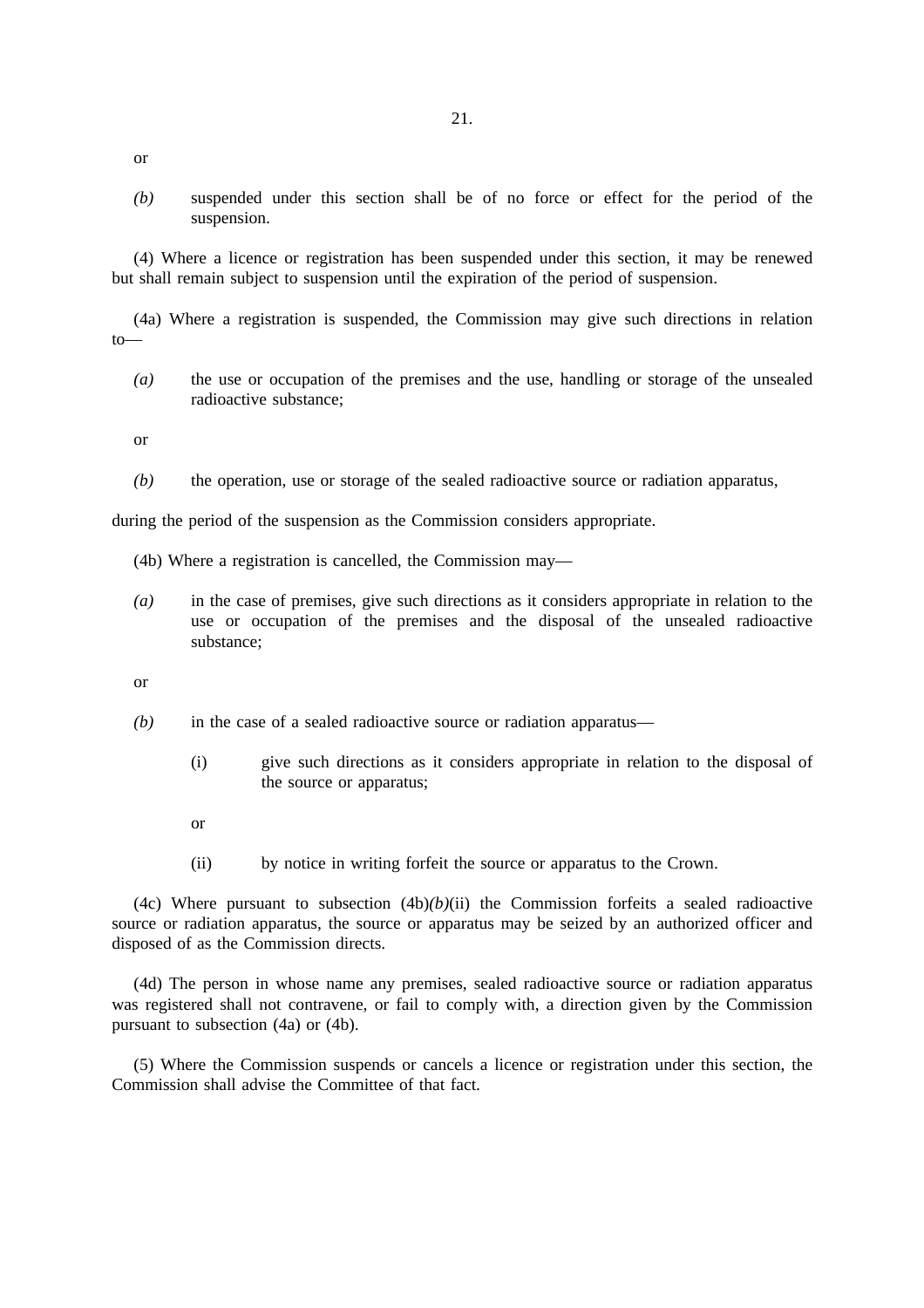22.

### **Review of decisions relating to authorities**

**41.** (1) Any person aggrieved by a decision of the Commission—

- *(a)* to refuse to grant a licence or registration;
- *(b)* to attach a condition to a licence or registration;
- *(c)* to vary a condition of a licence or registration;
- *(d)* to suspend a licence or registration;
- *(e)* to cancel a licence or registration;

or

*(f)* to give a direction in relation to the suspension or cancellation of a licence or registration,

may apply to the Supreme Court for a review of the decision.

(2) The application for review must be made within one month after the making of the decision to be reviewed, but the Supreme Court may, if it is satisfied that it is just and reasonable in the circumstances to do so, dispense with the requirement that the application be so made.

(3) A person making a decision referred to in subsection (1) shall, if so requested in writing by any person affected by the decision, give a written statement of the reasons for the decision.

(4) If a written statement of the reasons for the decision is not given at the time of the making of the decision and the person affected by the decision within fourteen days requests in writing that he be given a written statement of the reasons, the time for making the application for review shall run from the time of service upon the person of the written statement of those reasons.

(5) The Supreme Court may, on the review, do one or more of the following, according to the nature of the case—

- *(a)* confirm the decision subject to the review;
- *(b)* substitute, or make in addition, any decision that should in the opinion of the Court have been made in the first instance;
- *(c)* make any further or other order as to costs or any other matter that the case requires.

# DIVISION V—DANGEROUS SITUATIONS

#### **Powers to deal with dangerous situations**

**42.** (1) Where the Commission considers that a dangerous or potentially dangerous situation exists involving actual or threatened exposure of any person to excessive radiation or contamination of any person or place by radioactive substances—

*(a)* the person responsible for the danger or potential danger or any person affected by it may be directed to take, or refrain from taking, any specified action;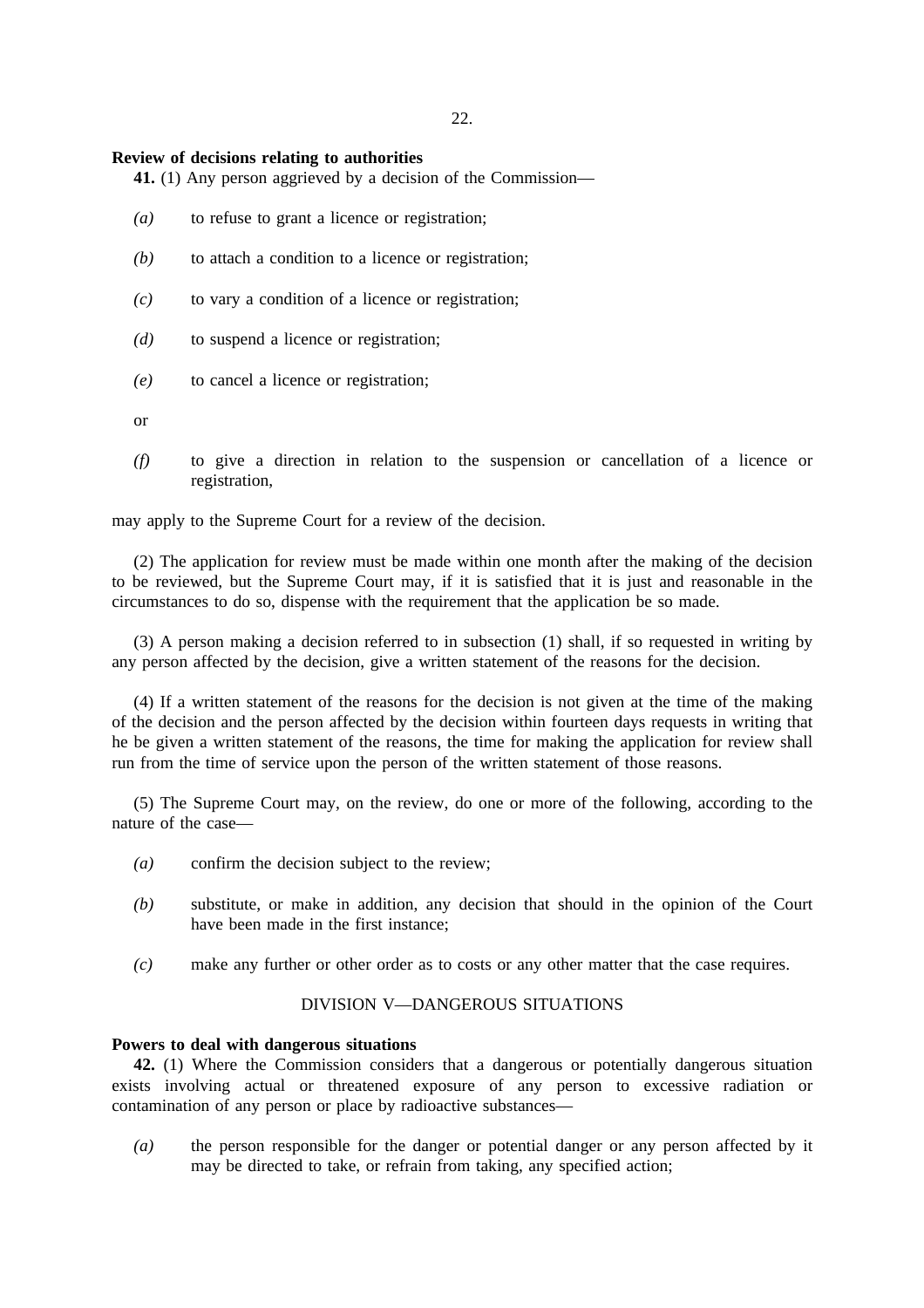*(b)* the radiation apparatus or radioactive substances giving rise to the danger or potential danger or anything contaminated or affected thereby may be seized, removed, disposed of, treated or otherwise dealt with;

or

*(c)* any other direction may be given, or action taken,

to avoid, remove or alleviate the danger or potential danger.

(2) Directions may be given or action taken under subsection (1) by the Commission or, with the prior approval of the Commission, by an authorized officer, member of the police force, or other person appointed for the purpose by the Commission with the approval of the Minister.

(3) An authorized officer may exercise the powers conferred by subsection (1) without the prior approval of the Commission if he considers that the danger is imminent.

(4) Any directions under subsection (1) may be given—

- *(a)* by notice published in the *Gazette*;
- *(b)* by instrument in writing served upon the person to whom they are directed;

or

- *(c)* in the circumstances of any imminent danger, orally.
- (5) Where a person—
- *(a)* hinders or obstructs any person exercising any power, or complying with any direction, under this section;

or

*(b)* contravenes, or fails to comply with, a direction given under this section,

that person shall be guilty of a minor indictable offence.

(6) Where—

*(a)* costs or expenses have been incurred by the Commission in taking any action, or causing any action to be taken, under this section;

and

*(b)* the danger or potential danger in respect of which the action was taken resulted from an act done, or omission made, by any person in contravention of this Act,

the Commission may recover those costs or expenses from that person by order of the court made in proceedings for the recovery of any penalty in respect of the act or omission, or by separate action in any court of competent jurisdiction.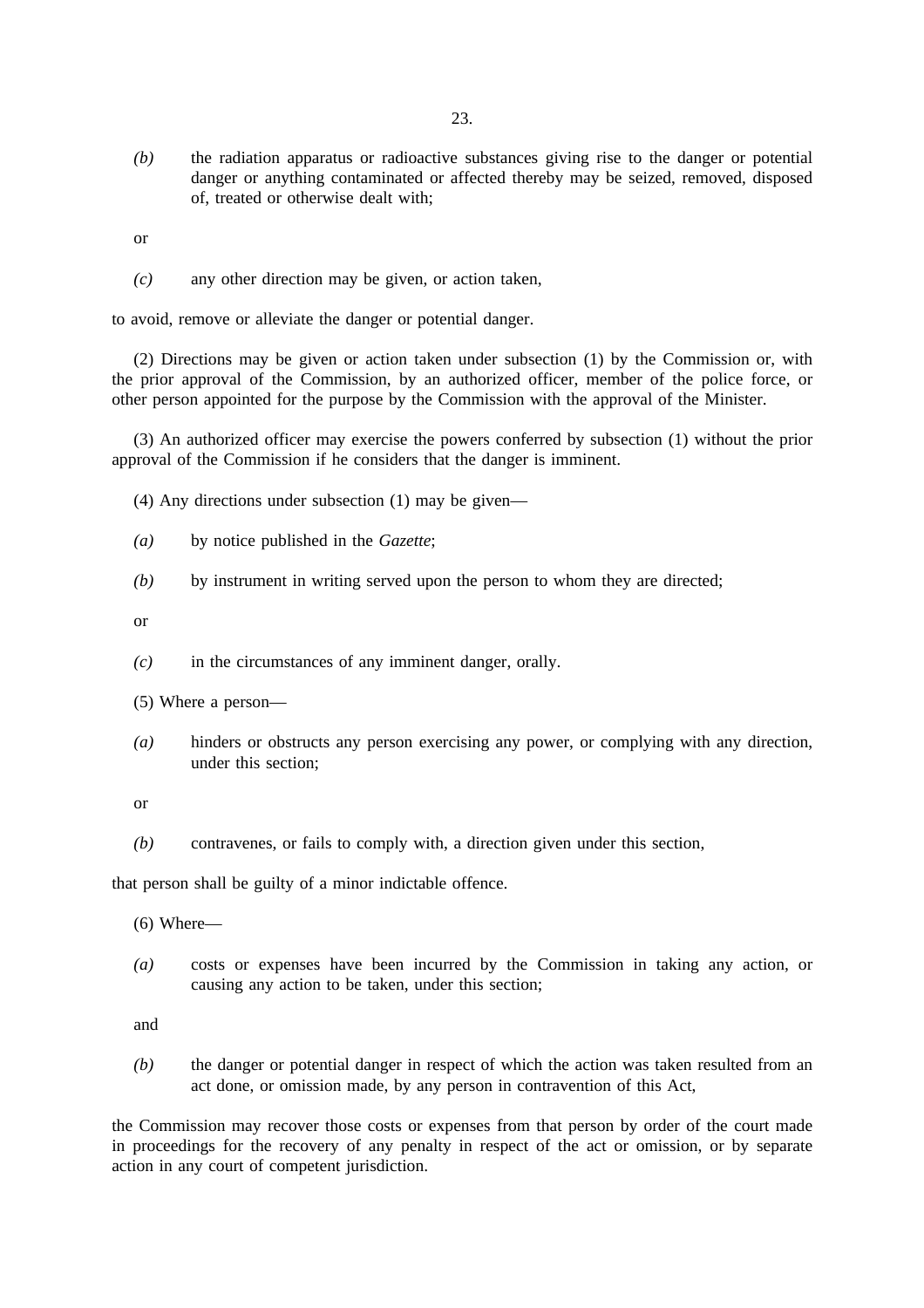# 24.

# DIVISION VI—REGULATIONS

# **Regulations**

**43.** (1) The Governor may make regulations for the control of activities related to radioactive substances and radiation apparatus and for protection against the harmful effects of radiation.

(2) The activities referred to in subsection (1) include (but are not limited to) the activities of or mining or milling, radioactive ore, or producing, manufacturing, supplying, keeping, conveying, using, disposing of or otherwise dealing with radioactive substances or radiation apparatus.

- (3) Without limiting the generality of the foregoing, the regulations may—
- *(a)* specify standards to be observed, practices and procedures to be followed and measures to be taken in relation to activities referred to in subsection (2);
- *(b)* recommend practices and procedures that may be followed, and measures that may be taken, to further the achievement of the standards referred to in paragraph *(a)*;
- *(c)* regulate, restrict or prohibit any act or thing that is involved in or related to an activity referred to in subsection (2);
- *(d)* make provision for or in relation to the granting, issuing or giving of a licence, permit, authority or approval and the terms or conditions to which it is subject;
- *(e)* make provision for or in relation to the giving of directions for the purposes of the regulations;
- *(f)* make provision for or in relation to the protection of the health and safety, and the training, examination and certification, of persons who engage or seek to engage in activities referred to in subsection (2);
- *(g)* make provision for or in relation to the medical examination of persons exposed to radiation in the course of activities referred to in subsection (2);
- *(h)* make provision for or in relation to the keeping of records, furnishing of information, and notification of accidents or other matters or events by persons carrying on activities referred to in subsection (2);
- *(i)* make provision for the monitoring of levels of radiation exposure of persons engaged in activities referred to in subsection (2) and the monitoring of the health of such persons during and after such employment;
- *(j)* provide that contravention of, or failure to comply with, a provision of the regulations constitutes a summary offence or a minor indictable offence and fix maximum penalties for such offences not exceeding—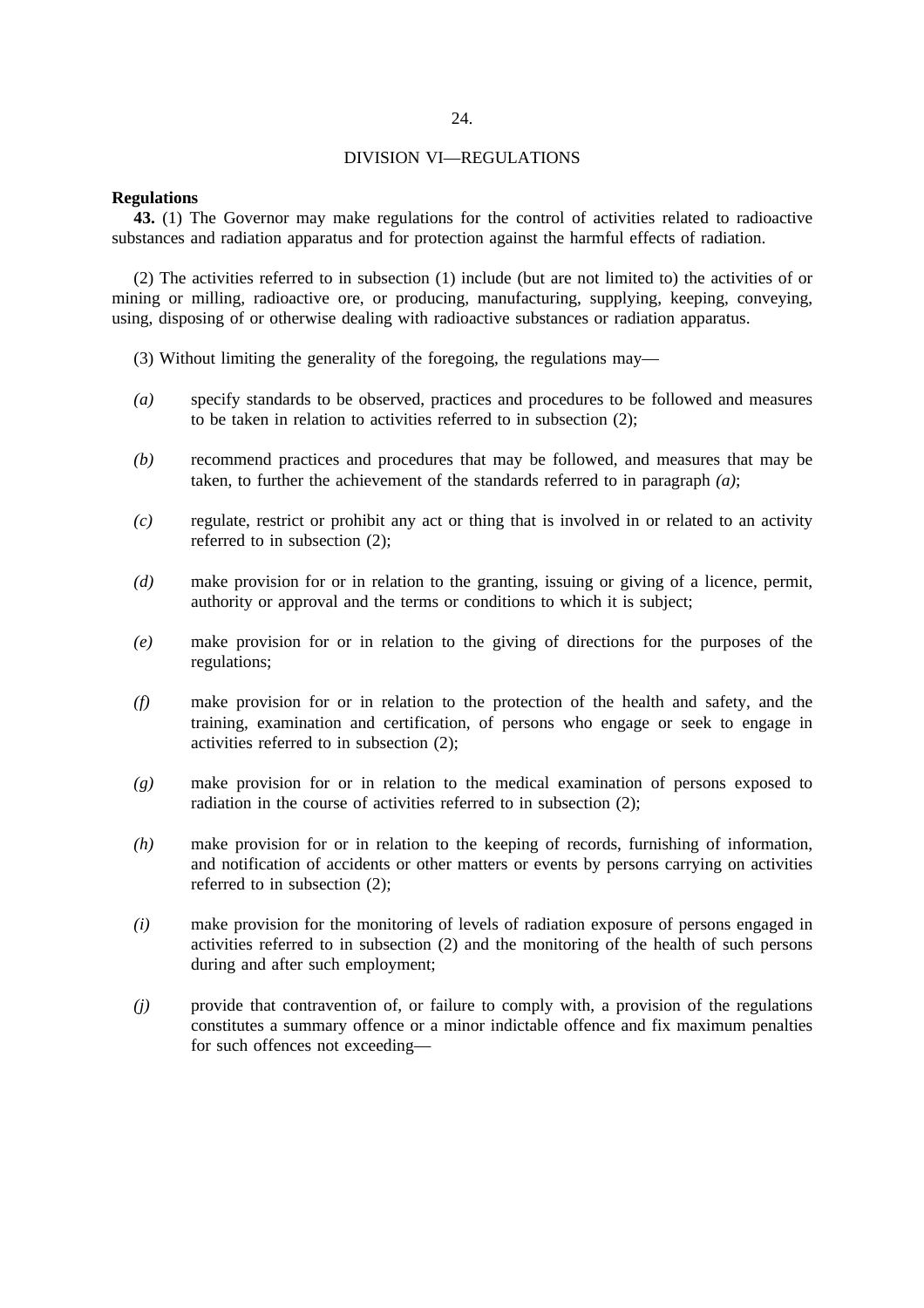(i) in the case of a minor indictable offence—\$50 000 or imprisonment for 5 years or both;

or

- (ii) in the case of a summary offence— \$10 000;
- *(k)* prescribe the manner and form in which applications are to be made for the purposes of this Act;
- *(l)* prescribe fees for licences or registration or otherwise for the purposes of this Act, being fees which may vary according to prescribed factors;
- *(m)* authorize the release of information obtained in the administration of this Act to any prescribed body.
- (4) The regulations may—
- *(a)* refer to, or incorporate, in whole or in part, and with or without specified modifications, a code of practice or standards, as in force at a particular time, or as in force from time to time, being a code of practice or standards approved or published under the *Environment Protection (Nuclear Codes) Act 1978* of the Commonwealth or any other Act or law of the Commonwealth, or by the Standards Association of Australia, the National Health and Medical Research Council, or any other prescribed body;
- *(b)* be of general application or limited according to time, place or circumstances.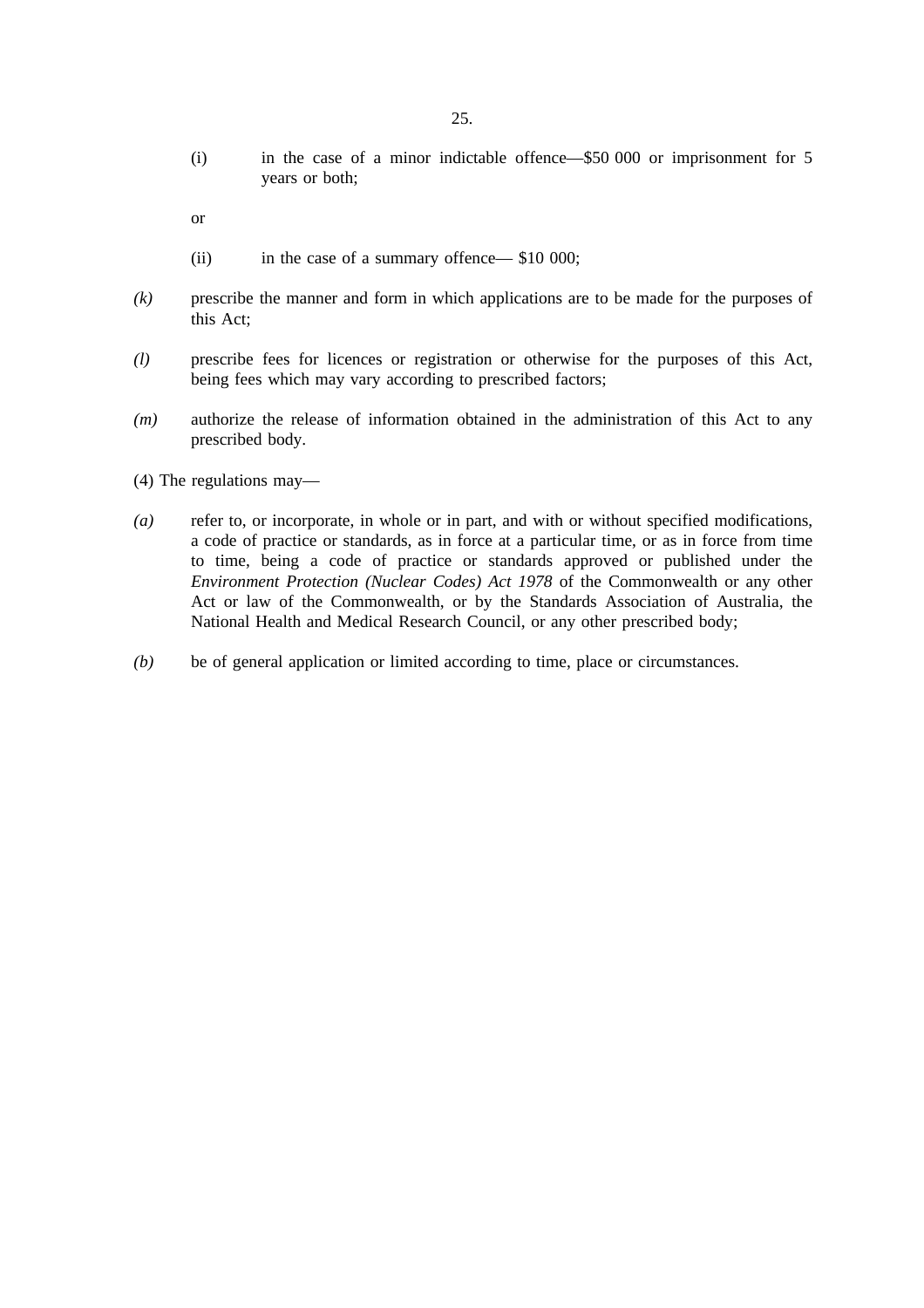#### PART IV

### MISCELLANEOUS

#### **Exemptions by Commission**

**44.** (1) Subject to the provisions of this section, the Commission may, by notice published in the *Gazette*, exempt any person or class of persons from compliance with any specified provisions of this Act.

(2) An exemption granted under this section shall have effect for such period, and be subject to such conditions, as the Commission may specify in the notice.

(3) The Commission shall not grant an exemption from compliance with a provision of this Act unless it is satisfied that, if the exemption were granted subject to appropriate conditions, the activity subject to the exemption would not endanger the health or safety of any person.

(4) The Commission may, by notice published in the *Gazette*, vary or revoke a condition of an exemption or impose a further condition.

(5) The Commission may, after due inquiry and for good cause, by notice published in the *Gazette*, revoke an exemption under this section.

(6) Any person who has the benefit of an exemption under this section and who contravenes, or fails to comply with, a condition of the exemption shall be guilty of an offence.

(7) Where contravention of the provision in relation to which an exemption was granted—

*(a)* constitutes a minor indictable offence—the offence referred to in subsection (6) shall be a minor indictable offence;

or

*(b)* constitutes a summary offence—the offence referred to in subsection (6) shall be a summary offence.

#### **False or misleading information**

**45.** A person shall not, in furnishing any information in or in connection with an application or otherwise in pursuance of this Act, make or cause to be made a statement that is false or misleading in a material particular.

#### **Offences**

**46.** (1) Any contravention of, or failure to comply with, a provision of this Act, shall constitute an offence.

(2) Proceedings for an offence against this Act (other than an offence declared by this Act to be a minor indictable offence) shall be disposed of summarily.

(2a) Proceedings for an offence against this Act may be commenced at any time within 12 months after the date of the alleged commission of the offence.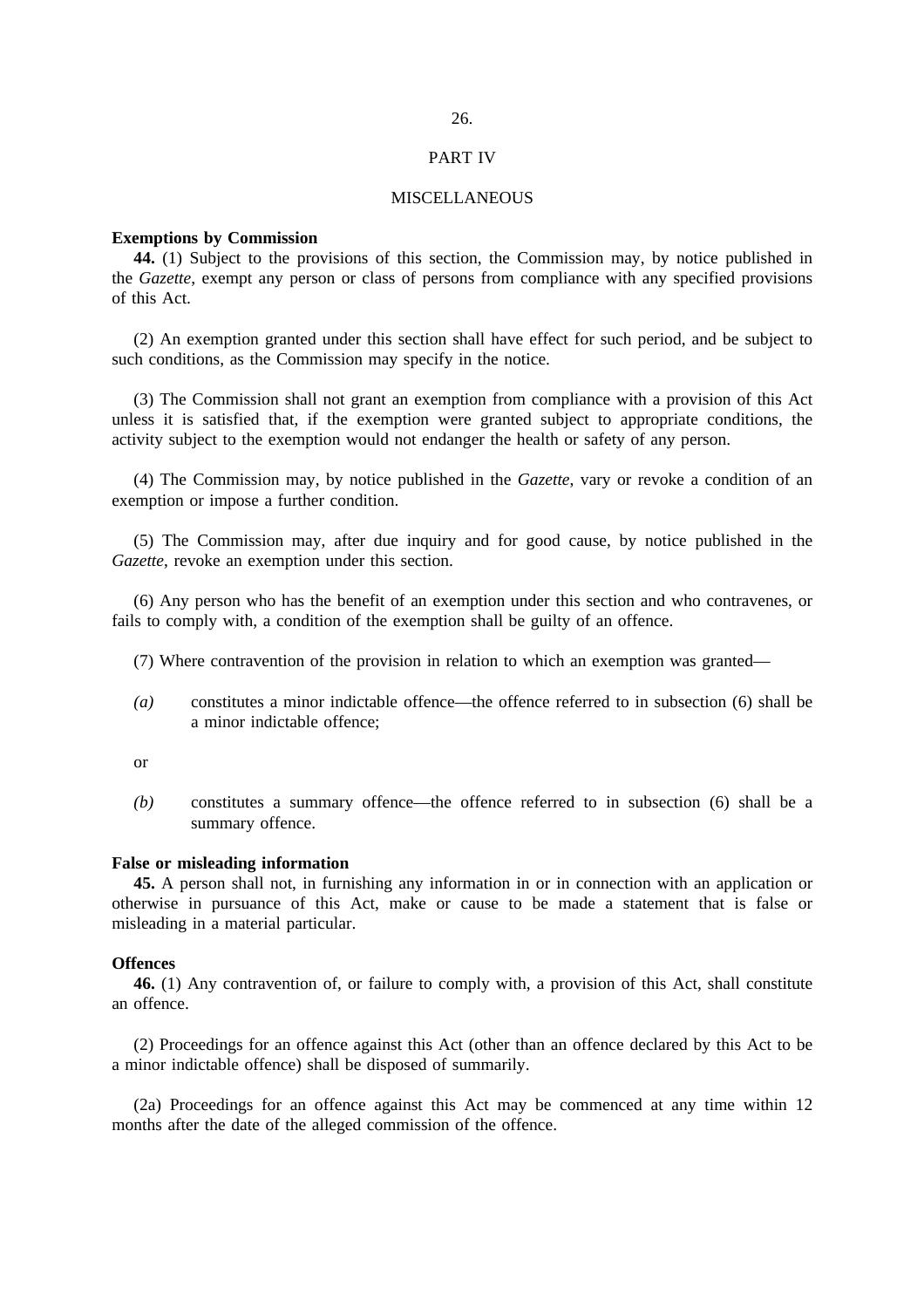(3) A person convicted of an offence against this Act that is a minor indictable offence shall, if no other penalty is prescribed for that offence, be liable to a penalty not exceeding fifty thousand dollars, or imprisonment for a term not exceeding five years, or both.

(4) A person convicted of an offence against this Act that is a summary offence shall, if no other penalty is prescribed for that offence, be liable to a penalty not exceeding ten thousand dollars.

#### **Offences by bodies corporate**

**47.** (1) Where a body corporate is guilty of an offence against this Act, every member of the governing body of the body corporate shall be guilty of an offence unless he proves that he exercised all reasonable diligence to prevent the commission of the offence.

- (2) Where the offence of which the body corporate is guilty—
- *(a)* is a minor indictable offence—the offence created by subsection (1) is a minor indictable offence;

or

*(b)* is a summary offence—the offence created by subsection (1) is a summary offence.

#### **Continuing offences**

**48.** (1) A person convicted of an offence against any provision of this Act in respect of a continuing act or omission—

*(a)* shall be liable, in addition to the penalty otherwise applicable to the offence, to a penalty for each day during which the act or omission continued of not more than the amount equal to one-tenth of the maximum penalty prescribed for that offence;

and

*(b)* shall, if the act or omission continues after he is convicted, be guilty of a further offence against the provision and liable, in addition to the penalty otherwise applicable to the further offence, to a penalty for each day during which the act or omission continued after the conviction of not more than the amount equal to one-tenth of the maximum penalty prescribed for the offence.

(2) Where an offence against a provision of this Act consists of an omission to do something that is required or directed to be done, the omission shall for the purposes of subsection (1), be deemed to continue for so long as the thing required or directed to be done remains undone after the expiration of the period for compliance with the requirement or direction.

#### **Evidentiary provisions**

**49.** (1) In proceedings for an offence against this Act, an allegation in the complaint—

- *(a)* that any person named holds or held at a specified time a specified office;
- *(b)* that any person named was or was not at a specified time the holder of a specified authority;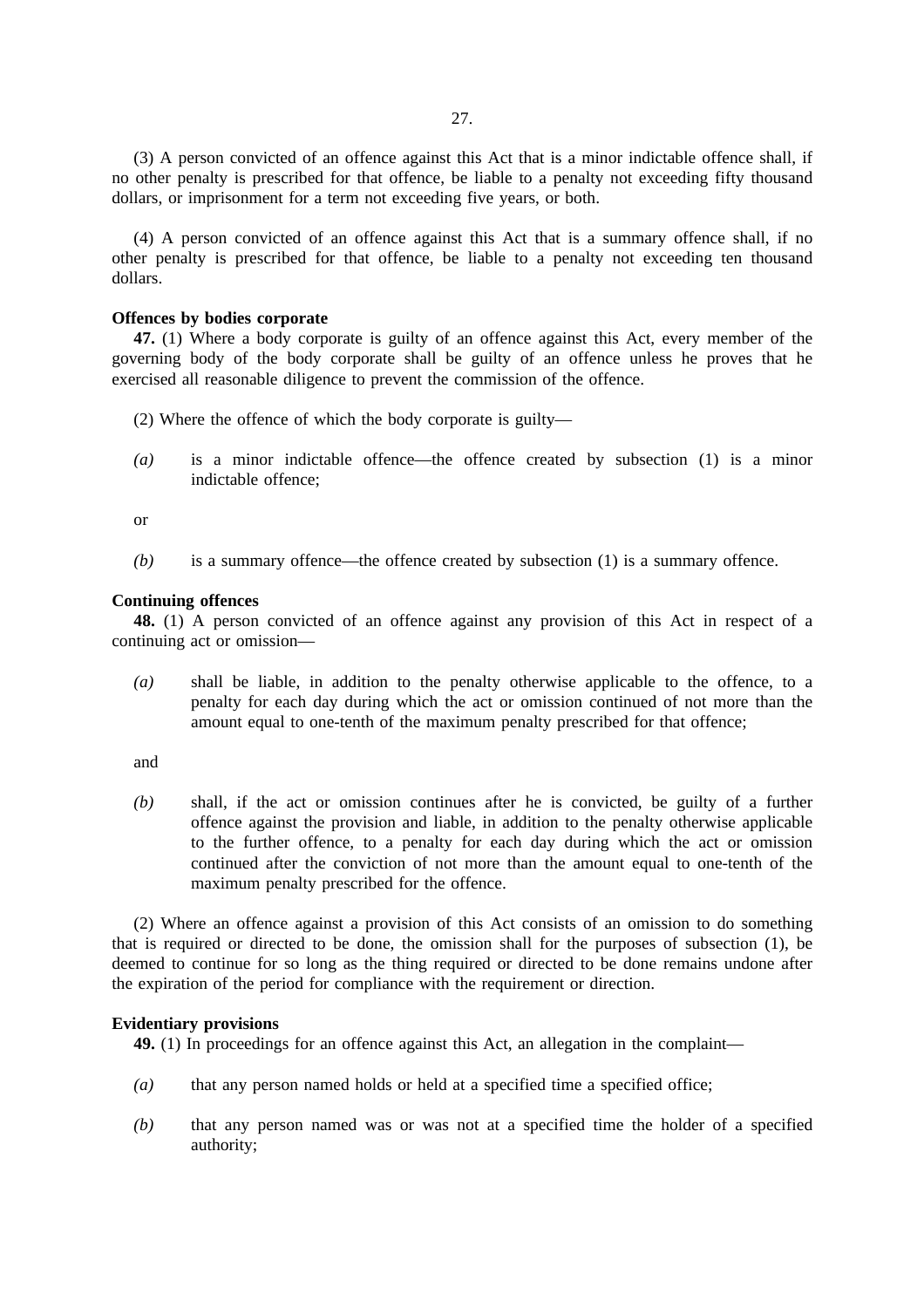*(c)* that any specified substance was or was not at a specified time a radioactive substance of a specified class;

or

*(d)* that any specified apparatus was or was not at a specified time radiation apparatus of a specified class,

shall, in the absence of proof to the contrary, be deemed to be proved.

(2) In proceedings for an offence against this Act, any conditions of an authority or the terms of any direction or other notice under this Act may be proved by production of an apparently genuine document purporting to be a copy of the conditions, directions, or other notice certified by the Minister, the Commission or any officer authorized under this Act to impose the conditions or give the direction or notice.

#### **Service of documents**

**50.** (1) Any notice or document required or authorized by this Act to be given to or served on any person shall be deemed to have been duly served if it has been—

*(a)* served on the person personally;

or

*(b)* in the case of the holder of an authority, sent by registered or certified mail addressed to him at his address for service, or left for him at that address with a person apparently over the age of sixteen years.

(2) The address for service of the holder of an authority is the last address for service of that person of which notice has been given in accordance with the regulations.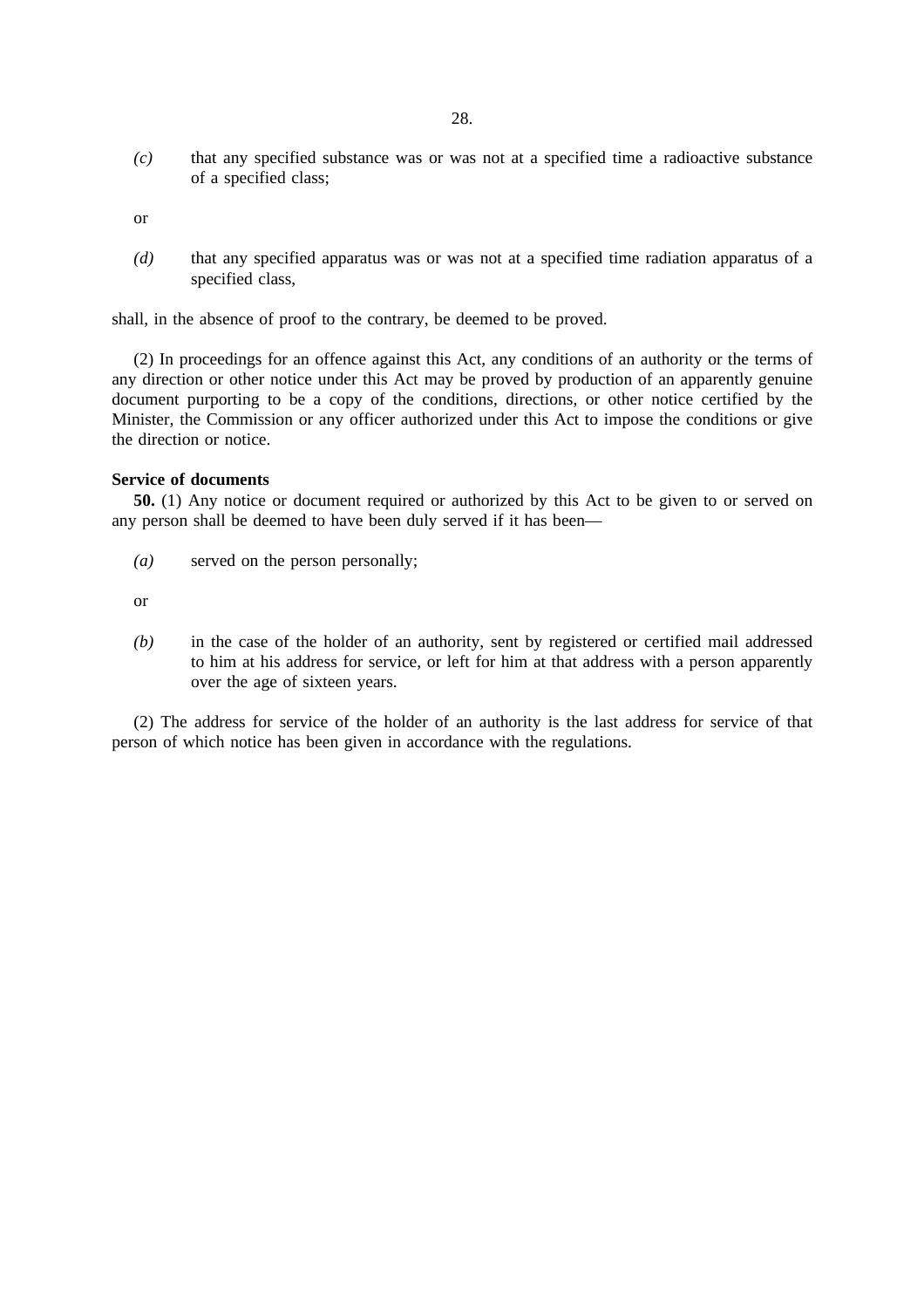#### **SCHEDULE**

### APPLICATION OF THIS ACT TO THE ROXBY DOWNS JOINT VENTURERS

1. This Act applies in relation to operations of the Joint Venturers carried out or to be carried out pursuant to the Indenture subject to the modifications set out in this Schedule.

2. An application by the Joint Venturers for a mining licence must be made to the Minister.

3. The Minister must, in connection with such an application, consult with the Mines Minister, the Commission and the Joint Venturers.

4. The Commission must, for the purposes of preparing its response to such an application, refer the application to the Committee and give due consideration to the advice of the Committee.

5. (1) The following matters may be referred to arbitration by the Minister or the Joint Venturers:

- *(a)* a question, difference or dispute concerning the conditions proposed to be included at the time of grant in the mining licence to be granted to the Joint Venturers;
- *(b)* a question, difference or dispute concerning a decision of the Minister to attach a condition to, or vary or revoke a condition of, the mining licence granted to the Joint Venturers.

(2) A reference to arbitration under subparagraph (1) is deemed to be a reference to arbitration under clause 49 of the Indenture, and that clause applies, with such modifications as are necessary, to such a reference.

(3) The Minister must comply with the decision of the arbitrator on a reference under subparagraph (1).

(4) No other matter arising under this Act in relation to operations of the Joint Venturers carried out or to be carried out pursuant to the Indenture may be referred to arbitration under the Indenture, but nothing in this Act affects any right to arbitration under the Indenture or the *Roxby Downs Indenture Ratification Act, 1982*.

6. (1) The Minister must, within one month after the Joint Venturers apply for a mining licence, give notice in writing to the Joint Venturers of the terms of the licence proposed to be granted and of the conditions proposed to be included in the licence at the time of grant.

(2) The Minister must grant a mining licence to the Joint Venturers—

- *(a)* within two months after the application was made;
- or
- *(b)* if a question, difference or dispute concerning the conditions proposed to be included in the licence at the time of grant is referred within that period to arbitration but the arbitrator does not make a decision within that period, as soon as practicable after the arbitrator makes the decision.

7. (1) After consultation with the Mines Minister, the Commission and the Joint Venturers, the Minister may, by notice in writing to the Joint Venturers, attach a condition to, or vary or revoke a condition of, the mining licence granted to the Joint Venturers.

(2) At least one month before the Minister gives a notice under subparagraph (1), the Minister must give notice in writing to the Joint Venturers of the terms of any condition proposed to be attached to the mining licence granted to the Joint Venturers or of any proposed variation or revocation of the conditions of the licence.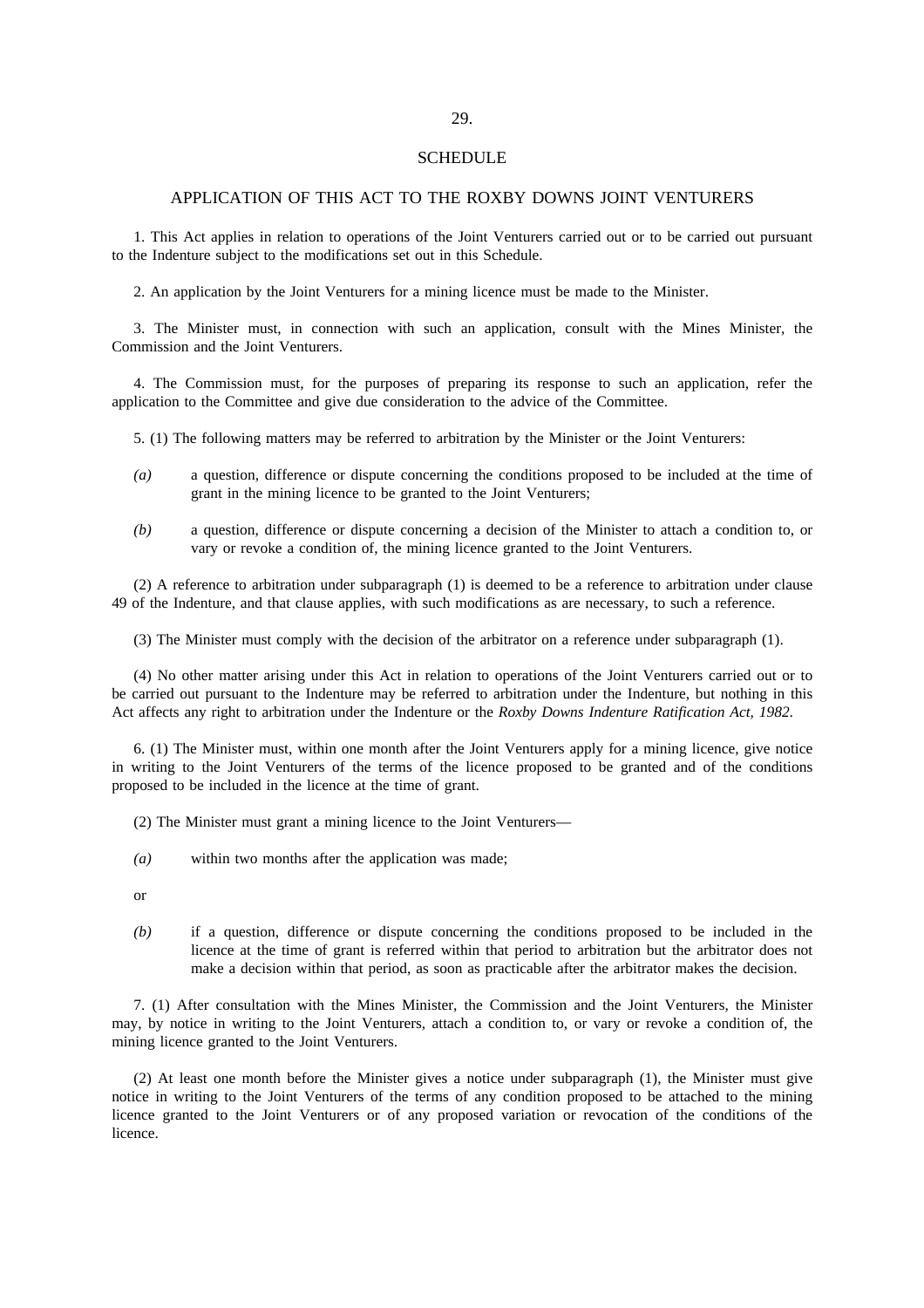8. A decision of the Minister to attach a condition to, or vary or revoke a condition of, the mining licence granted to the Joint Venturers takes effect at the expiration of one month from the date on which notice is given under paragraph 7(1) or at the expiration of such greater period as the Minister may determine, but if a question, difference or dispute concerning the decision is referred within that period to arbitration the operation of the decision is suspended until the arbitrator makes a decision.

9. The conditions of the mining licence granted to the Joint Venturers must not be more stringent that the most stringent requirements and standards contained in any of the codes, standards or recommendations referred to in clause 10 of the Indenture.

10. The mining licence granted to the Joint Venturers must not be suspended or cancelled while the Indenture is in force.

11. In sections 24(3), 34 and 37 a reference to the Commission is to be taken to be a reference to the Minister.

12. In subsection  $(1)(b)$  of section 36 the reference to conditions attached under that section is to be taken to be a reference to conditions attached under this Schedule.

13. Sections 24(4), 35, 36(2), 36(3), 40 and 41 do not apply.